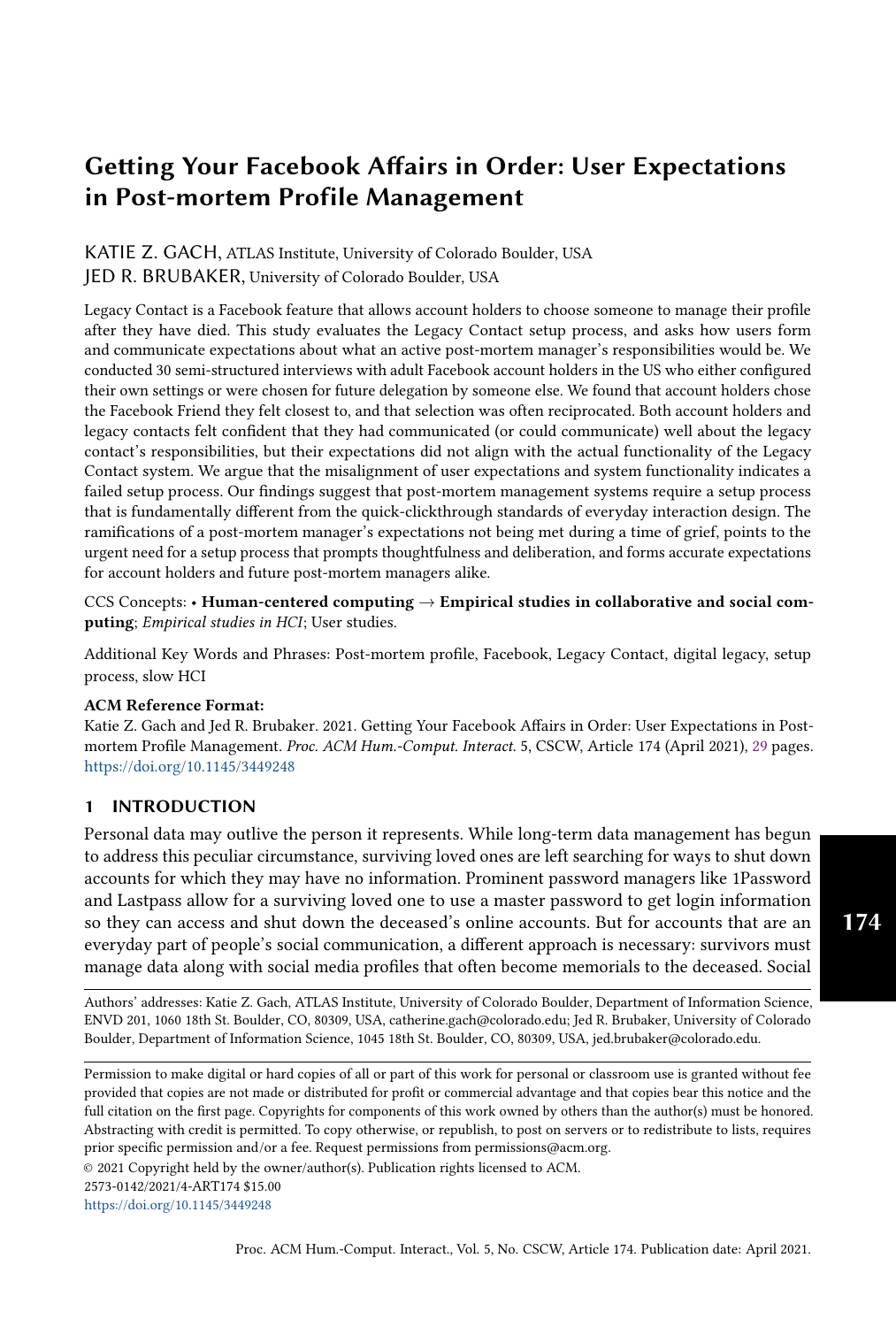computing research is uniquely positioned to understand and inform the avenues that every datacollecting online platform may find necessary for post-mortem data management. Post-mortem profile management systems like Google's Inactive Account Manager [\[17\]](#page-27-0) or Facebook's Legacy Contact [\[12\]](#page-27-1) were designed based on research in which users discussed concerns like privacy and hypothetical post-mortem uses for their data. As hypotheticals are limited in their ability to surface potential difficulties, building on previous research with empirical evidence from people who set up such systems can verify how well the setup processes works to prepare the chosen person for the responsibilities they would have in the event of the account holder's death.

With a focus on Facebook's Legacy Contact setup process, the most well-known and robust post-mortem data management system to date, the interview study we present here describes how people set up a post-mortem data and profile management system, including who people choose as their legacy contacts and why. Our study design explores the setup process from two perspectives: that of the account holder (AH) and that of the person selected to manage the AH's profile post-mortem (on Facebook, the legacy contact: LC). As such, we examined what discussions people had, the expectations for what managing a post-mortem profile would entail, and how perspectives varied between AHs and LCs.

We found that AHs chose the person they are closest to, which is not necessarily their legal nextof-kin. We also found that while they did not have extensive discussions about it, both parties were strongly aligned in their expectations about what post-mortem profile management would entail. Alignment between AHs and LCs reflects and reinforces the trusting relationships between active LCs and their deceased loved ones found in [\[15\]](#page-27-2). However, we also found critical misalignments between what our participants expected of the system and how it would actually work. Misaligned expectations ranged from small details, like how many months to leave the profile available after the person's death, to large differences, like whether an online memorial is desired at all. We conclude with a discussion about why our participants' expectations and misalignments from the Legacy Contact setup process could be setting them up for painful social disruptions like losing a way to communicate with people the deceased AH primarily kept up with on Facebook. The painful disruptions that are possible from misaligned expectations of Legacy Contact are exemplary of the key design challenge in all post-mortem data management systems: how can a system have an effective setup process when it cannot be used until after the person who set it up can no longer be consulted? We present the challenge of divided control alongside potential solutions that may guide effective setup processes for any online platforms that wish to implement a post-mortem data management system.

### 2 RELATED WORK

We position this study in relationship to two challenges for death and system configuration: 1) end-of-life preparation tends to be a sensitive and avoided topic of conversation, and 2) effectively onboarding people to a new system is an ongoing challenge in HCI. Post-mortem data management features on social media face both the challenges of discussing death and pre-established expectations about how settings on these platforms work. Given these challenges, we first review common approaches to end-of-life preparation, which reveal both the resources and common perspectives Americans have when addressing death. Next, we review recent work at the intersections of HCI and death, especially social issues surrounding the perpetuity of data beyond human lifespans, to contextualize end-of-life planning within the constraints of an existing social media system. We conclude this section with typical considerations in creating setup processes, including the functions that designers currently prioritize, and what people expect when using a new online feature or system.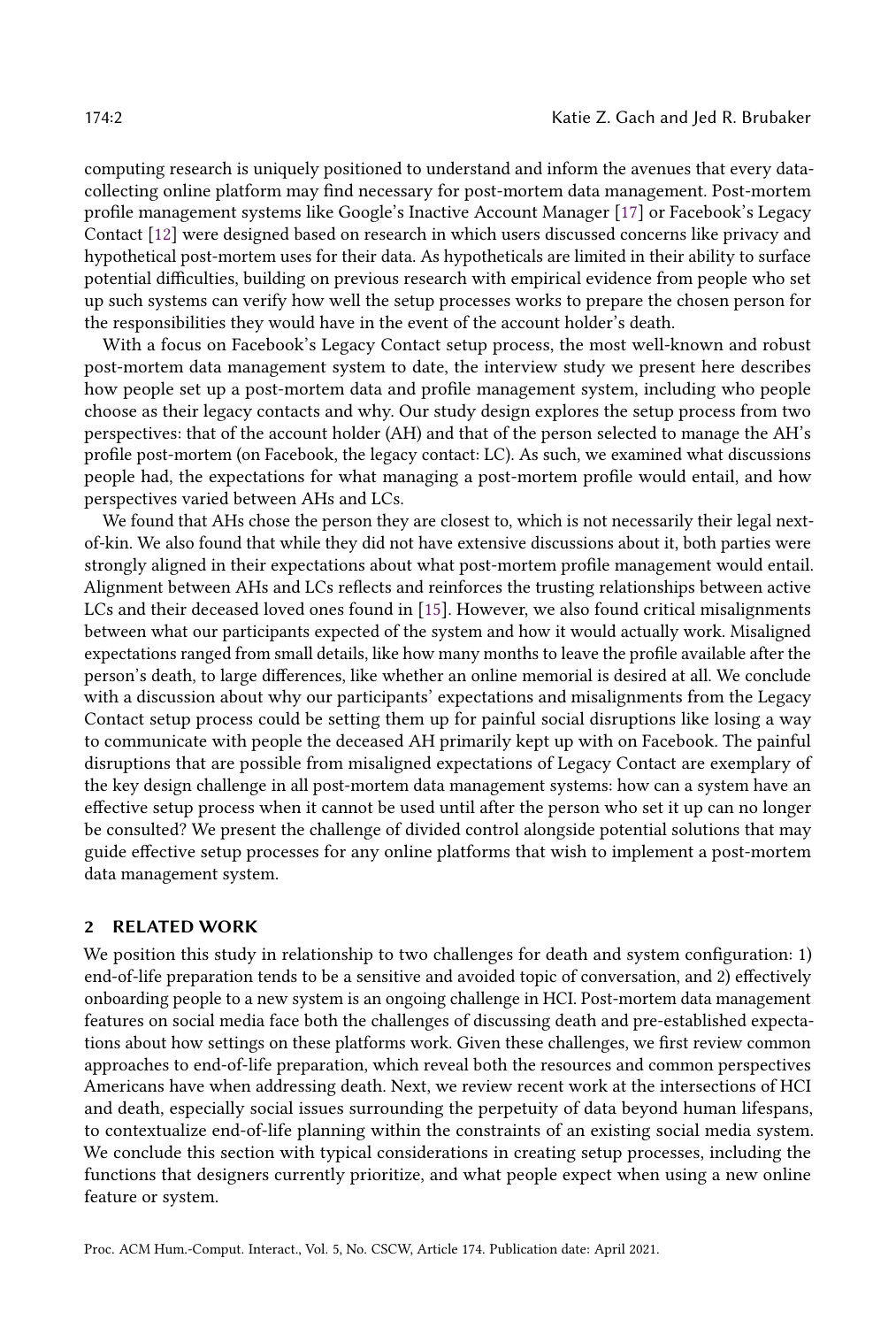#### <span id="page-2-0"></span>2.1 Benefits and Challenges in End-of-Life Preparation

Due to its ubiquity, nearly every academic discipline addresses death at some level. To frame our study of a new digital system within the existing tools and tasks that influence people during times of death, we focus on the disciplines that most commonly provide resources for people planning for the end of life or experiencing a loss: law, medicine, and mental health.

Legal scholarship and practice stress the importance of having a will to handle issues such as bequeathing property and instructions for burial [\[21\]](#page-27-3). However, wills are also a sufficient tool for handling other preferences and wishes that extend beyond estate law. These preferences may address complex issues that arise in blended families, exceptional wealth, or multi-national assets. Even without complex issues, most American adults agree that making end-of-life preparations is important [\[21\]](#page-27-3). Yet the same survey cited here also reports that about 63% of American adults do not have a will [\[21\]](#page-27-3). One law review article acknowledges that "the creation and execution of a will is the contemplation of the testator's own death," and therefore difficult [\[37\]](#page-28-1). Because of the emotional and thoughtful work involved in creating a will, it makes sense that there is reluctance among Americans to address and prepare for death unless their circumstances (such as age or illness) make it urgent to do so. Fortunately, many resources exist to guide and advise people in making end-of-life preparations. Common recommendations include preparing documents like wills, trusts, or advance directives, as well as informing a trusted person about those documents and where they are stored [\[32\]](#page-28-2).

Medical research also acknowledges that conversations between loved ones about end-of-life wishes can be difficult, but emphasizes the benefits: "[Creating a living will involves] the patients having a chance to consider and have some control over their last chapter of life; the proxy decision makers being ready for their roles; and the families having a chance to talk about issues relating to end of life and to resolve personal matters" [\[11\]](#page-27-4). Generally, medical resources identify consideration, control, choosing a proxy, and important conversations as the most critical things to enable or communicate during advance planning. In short, advanced preparation makes the logistics—bank accounts, debts, subscriptions, and inheriting possessions—easier for grieving loved ones when someone dies because people have taken time to consider specific options and articulate specific instructions.

Alongside their particular planning resources, legal and medical entities often have conversation guides on their websites (e.g., [\[13\]](#page-27-5)), acknowledging that social and emotional resources may be needed to have logistically important conversations. Mental health professionals, especially social workers and grief therapists, are often employed to provide sensitive support when people are actually making decisions for the end of a life. Psychology research cites multiple hypotheses about why denial or avoidance of death as a topic is prevalent in American culture. Terror management theory—the idea that human beings' ability to know they will die one day is constantly at odds with our instinct to survive—is one of the most well-established possible explanations of why people struggle to discuss their own deaths [\[36\]](#page-28-3). Yet psychological or psycho-therapy resources are only presented as support options when a person is actively dying rather than for advanced planning, so the relevance to this study is minimal. Other factors that guide people's end-of-life wishes include culture, religion, and family, from who may lead funerals or memorial services, to how bodies are prepared for final disposition. Each of these factors represents a possible professional who possesses unique understandings of what decisions may be difficult or emotional for particular individuals and families to discuss. Social media technologies have touched each of these factors, easing or adapting some death traditions [\[29\]](#page-27-6), but also complicating the most basic ways that Americans encounter death [\[7\]](#page-27-7). Though the digital complexities around death are new, mental health professionals maintain that it is helpful to focus on what one may control and plan for [\[28\]](#page-27-8).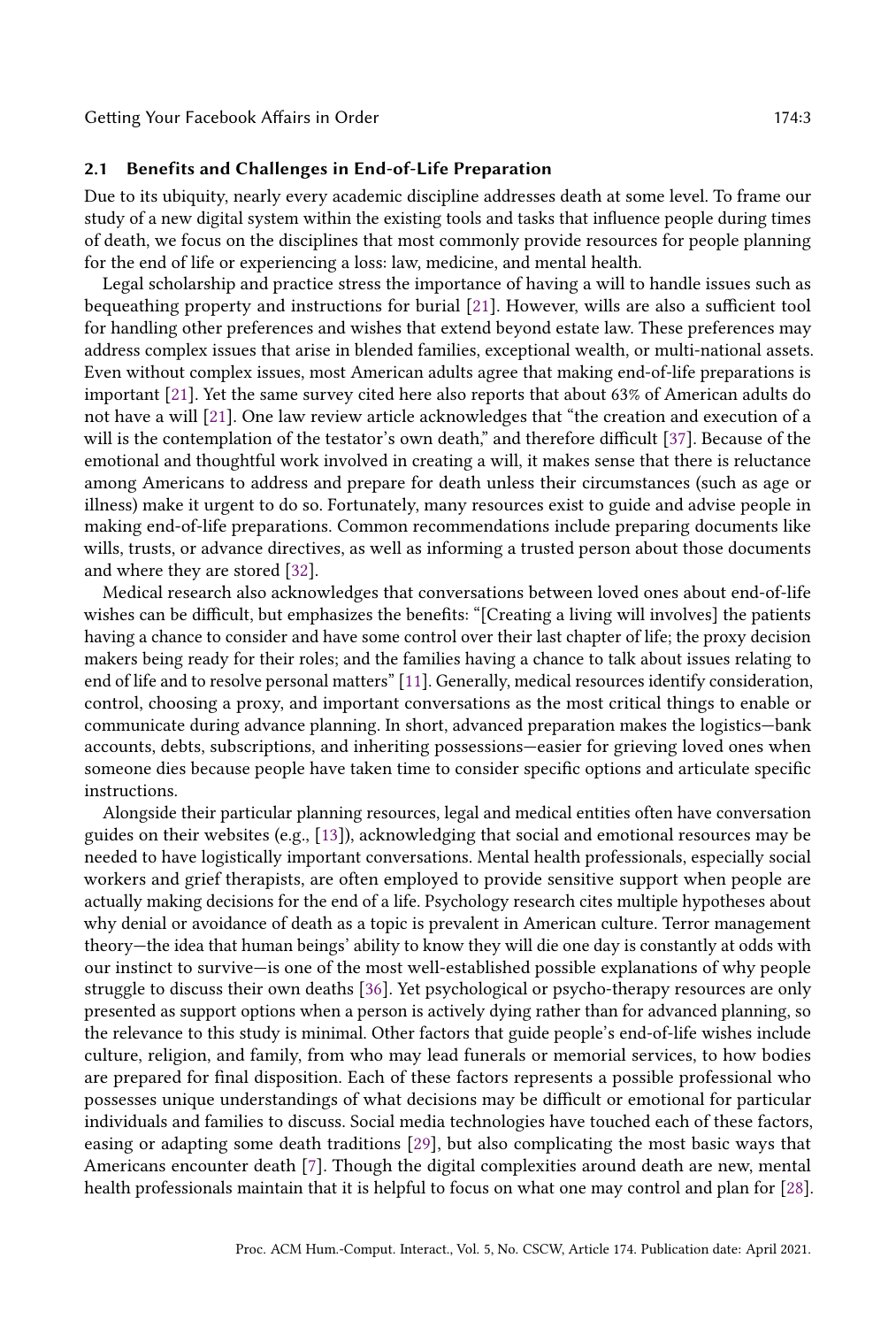Given that Americans are hesitant to dive into the basics of end-of-life planning, it is not surprising that it remains uncommon for people to consider everyday technology and online accounts in their end-of-life planning—what Massimi and Baecker call "the Desirable-to-Inherit Problem" [\[27\]](#page-27-9). Unfortunately, a lack of awareness and preparation can result in unexpected or painful encounters with the deceased's technologies or online presences [\[7\]](#page-27-7), making people aware of the importance of that particular person's digital end-of-life planning only after it has become impossible. As technologies do adapt or emerge to allow digital inheritance or post-mortem data stewardship, social computing research can move alongside technology to shape its development and understand its effects on people's real-life experiences, as well as to inform the design of new systems that meet the needs that emerge when account holders die. To specify what difficulties should be prevented, the next section outlines the state of HCI's knowledge about death and social media accounts.

#### <span id="page-3-0"></span>2.2 Advance Planning and Social Media Accounts

Social media is among the technologies that have affected the most basic ways that the people who use them encounter death. Social network sites, in particular, have expanded the time, spaces, and number of people that may be touched by a particular death [\[7\]](#page-27-7). A handful of HCI-related research projects over the last 10 years have addressed the problems that have emerged alongside these expansions. The work to date examining encounters with death on social media has either focused on what people wish for their own legacies, or on ad-hoc memorial and bereavement activities that happen after someone dies. Recent research contextualizes technology use during bereavement among other "sensitive life experiences" that may require different standards for design [\[20\]](#page-27-10), but how exactly deeper knowledge and design interventions can be beneficial remains unclear. Work toward this goal has described how negotiations about social media norms following a death can be argumentative or even toxic, especially in cases of celebrity death [\[16\]](#page-27-11). Wagner agrees that "norms for mourning in social media are in flux and consistently negotiated between users" [\[41\]](#page-28-4). Conflicting grief norms demonstrate the variety of ways that communities handle death and grief online, and add strength to suggestions that new technologies necessitate new approaches. In a prime example of a new approach, Brubaker et al. distinguish between post-mortem data management models of configuration or inheritance, and stewardship, which prioritizes the deceased's pre-mortem choice of a proxy person to care for their memory and their loved ones [\[4\]](#page-26-0). However, inheritance remains the primary mental model regarding social media data and profiles, as evidenced in a German court decision that ruled, "online data should be treated the same as private diaries or letters, and pass to heirs" [\[2\]](#page-26-1). Yet the academic works we cite here indicate the variety of metaphors that are more appropriate for post-mortem social media profiles. For example, if post-mortem data is only considered property [\[14\]](#page-27-12), the loved ones of the deceased would not continue to interact with that data in the form of messages to the deceased, as in [\[6\]](#page-27-13).

Advance planning for digital stewardship is rare in terms of availability, and even more rare in terms of people who use the few systems that do exist. Of the major platforms, only Facebook [\[12\]](#page-27-1) and Google [\[17\]](#page-27-0) have created tools specifically for living account holders to make advance plans for their surviving loved ones. Building on work around stewardship, Facebook [\[3\]](#page-26-2) implemented stewardship principles alongside user-centered design and bereavement research in HCI in the design of Legacy Contact. Yet, in a 2017 study of Facebook users, "none of the participants" had selected a legacy contact, as they "would rather just have it shut down" [\[18\]](#page-27-14). That study stands in contrast to the importance of memorial interactions with data described in [\[3\]](#page-26-2), which describes a reliance upon metaphors of presence, place, or sacredness when designing the setup process for Legacy Contact. A lack of awareness of Facebook's Legacy Contact feature was also a key finding in the one scholarly evaluation of that feature: most active post-mortem stewards had only discovered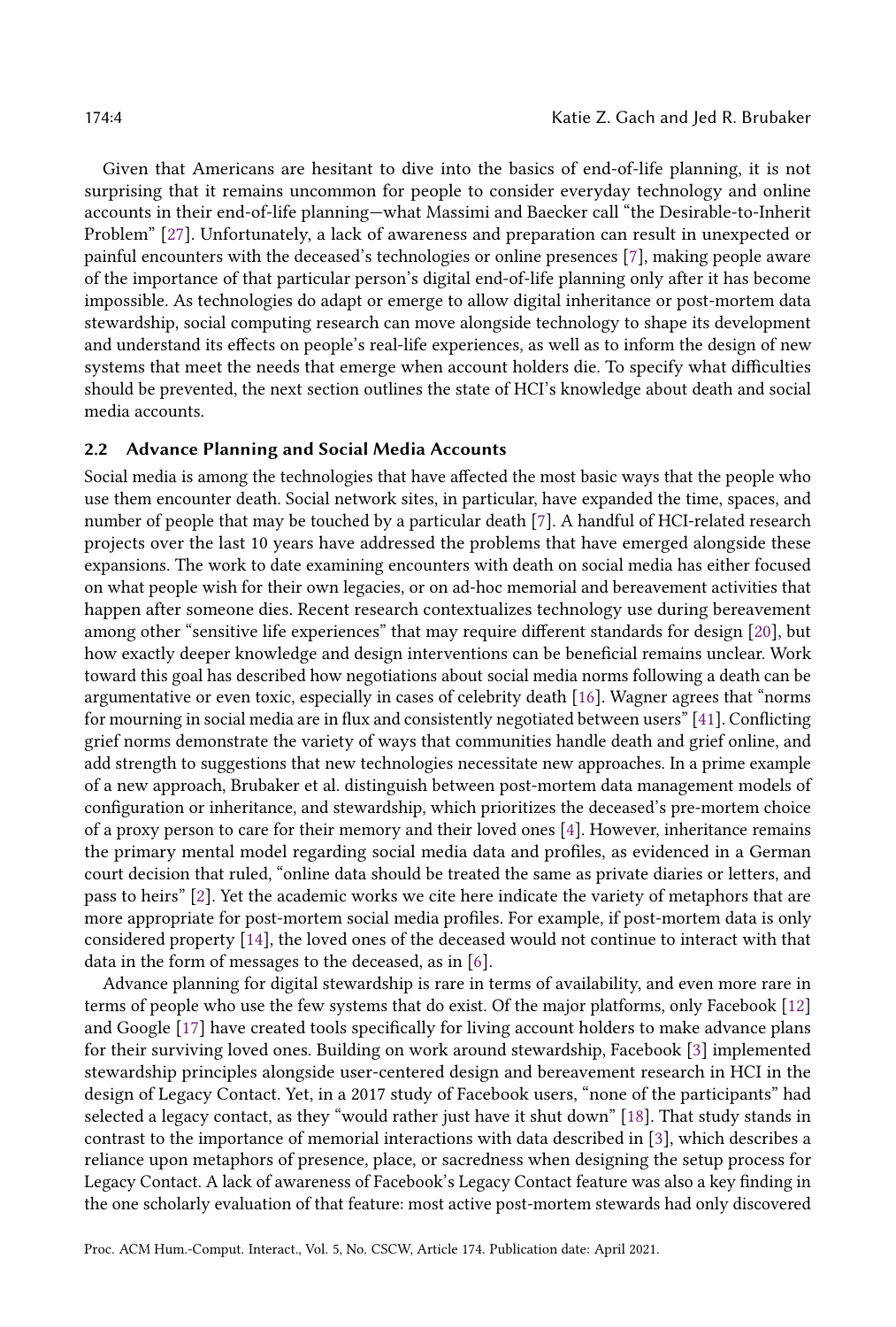Facebook's feature after their loved one had died [\[15\]](#page-27-2). The pain and difficulties participants reported in that study raises questions about whether using the feature as intended—set up by the living account holder who discusses their preferences with their chosen person—offers a better experience for bereaved stewards of memorial Facebook profiles.

Beyond Facebook and Google, cross-disciplinary research about death has informed current HCI understandings of how social media intersects with our experiences of death and dying, as outlined in [\[7\]](#page-27-7) and [\[42\]](#page-28-5). Varied research about death contextualizes seemingly new online activities during times of loss as extensions or amplifications of existing practices. For instance, we might understand the social media profile of a deceased person in the context of Unruh's identity preservation strategies [\[40\]](#page-28-6), and see how an online community reinterprets the deceased's mundane posts as significant to who they were—even sacred to their memory (e.g., [\[26\]](#page-27-15)).

Building upon existing models of grief and bereavement, such as Kubler-Ross's five stages [\[25\]](#page-27-16), Klass's continuing bonds [\[23\]](#page-27-17), and Stroebe and Schut's Dual Process Model [\[38\]](#page-28-7), Baglione et al. proposed a distinctly digital-age model for complicated grief that includes a "grief loop": while turning to online support groups could initially be helpful, one's "capacity for connecting with others, combined with the depth of the pain of grief, often pulled complicated grievers into a seemingly endless cycle of mourning" [\[1\]](#page-26-3). While Baglione's model suggests that the ways people turn to social media following a death might exacerbate the more difficult aspects of grief, others observed the widespread benefits of touching condolences and cathartic connections on deceased people's Myspace or Facebook profiles [\[6,](#page-27-13) [8,](#page-27-18) [27\]](#page-27-9). Even so, the intersection of social media and death remains unmarked territory for many people. One relevant study focuses on people's handling of digital accounts and assets that are left behind with no clear instructions, contrasting desired legacy with actual digital remains [\[18\]](#page-27-14). Gulotta et al's study seems to suggest that the problems they identify may be solved by advance preparation or dedicated data delegation tools. This study evaluates such a tool in the context of Gulotta et al's contributions to understanding what people need from technology after a death. These studies are informative to the technological body of research because they display the value in preserving online content after a death, and may inform people's wishes for their own digital legacies by showing what is possible.

The summary of relevant work presented here outlines how advance logistical decision-making is also being applied to social media accounts, but with some vague theoretical awareness that interactions with social media data may require different considerations. The study we present here aims to identify specific areas where alternate considerations may be needed, as well as what alternate considerations could be used.

As the designs and functions of every platform tend to follow trends and advances in technology, the next section addresses the current state of design and development in introducing people to new digital processes.

#### 2.3 Design Priorities in Setup and Onboarding Processes

Any data management tool requires a setup process where the tool is configured and preferences are set. However, death presents some challenges to many of the common conventions in technology design. New features or software products typically conform to familiar best practices in design, as well as existing limitations of how everyday people understand technologies to work. Many papers in the field of HCI have evaluated what makes good interaction design in a setup or onboarding process, such as [\[9\]](#page-27-19), which identifies major moments of understanding and success as important, and [\[33\]](#page-28-8), which focuses on the implications of how frequently people ignore critical information embedded in "clickwrap options": setup processes that consist of pop-up windows requiring new users to click "Yes" or "Agree." Research has identified intuitiveness as key, such as Ullrich's four subcomponents: "effortlessness, gut feeling, verbalizability, and magical experience" [\[39\]](#page-28-9). These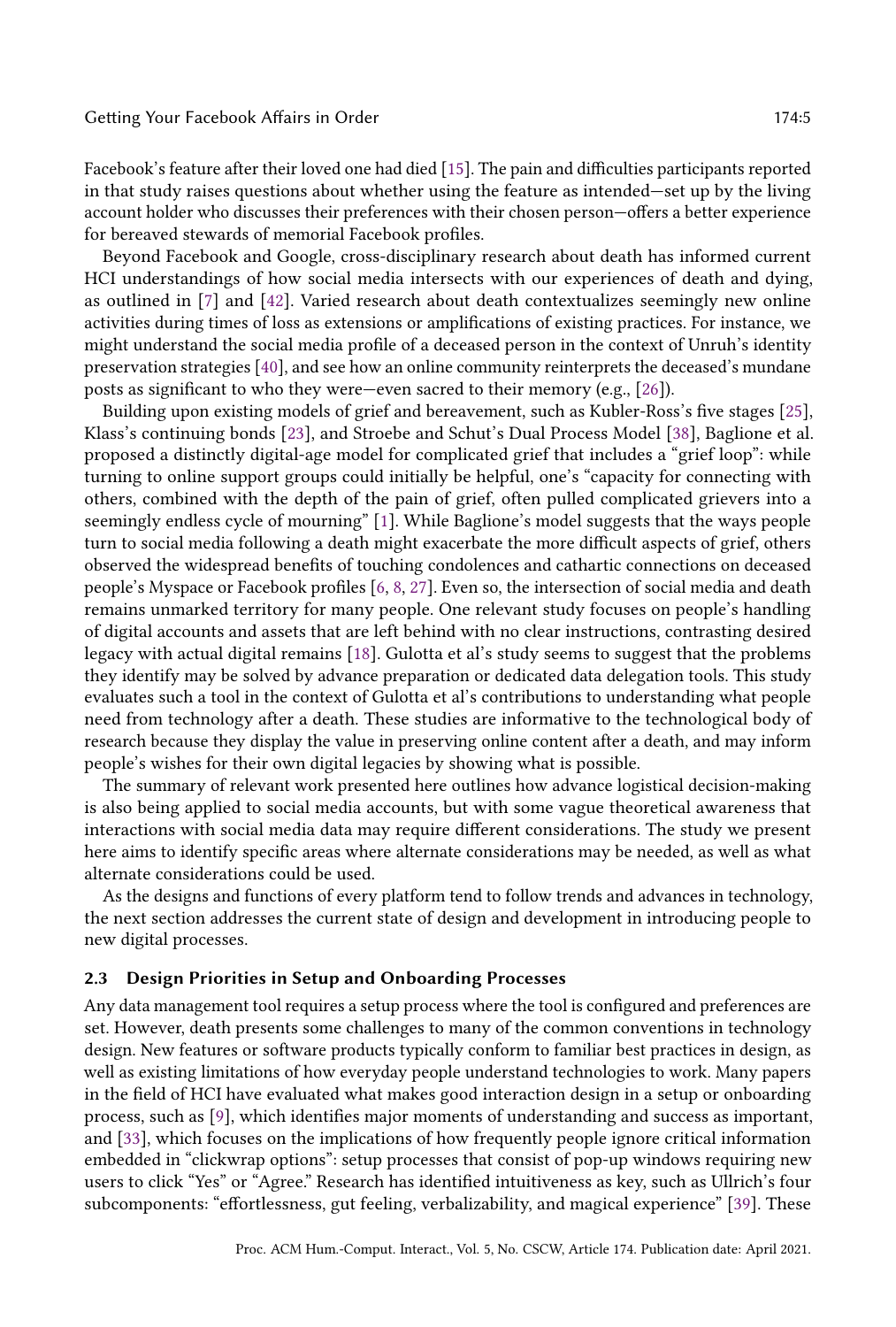subcomponents articulate what users appreciate, value or expect in their interactions with a new digital system, and fall in line with industry standards of creating technologies that integrate into people's daily lives without frustration or disruption (e.g. [\[24\]](#page-27-20)).

As is evidenced by how rarely people read privacy policy or Terms Of Service clickthrough agreements [\[33\]](#page-28-8), sign-up and onboarding processes are often seen as an obstacle to using an online service. For Facebook specifically, Nadon et al. [\[31\]](#page-27-21) note the burden of super-granular and always-changing privacy controls, and describe how difficult it is for people who use Facebook to configure their privacy settings the way they truly want them to be. Petter outlines HCI research on how project managers might mitigate their "most common risk" of failure to manage user expectations [\[35\]](#page-28-10). The consequences of failure discussed in Petter's research include the reduced likelihood of customer retention, engagement, or repurchasing—all of which are major issues that that permeate the tech industry [\[9\]](#page-27-19). If an onboarding process is slow, frustrating, or work-intensive, users will not complete it, and the company's success will suffer. In combination with the common reluctance to complete advance planning, as described above, it follows that technical and legal information about post-mortem data management options would be doubly difficult to convince people to complete.

Additionally, the context of designing for death and grief contains different risks and stakes. Massimi & Baecker identify ten problems in design for bereaved individuals [\[27\]](#page-27-9), two of which hold particular relevance to setup processes for post-mortem profile management. First, the The Reconciliation Problem, describes experiences in which "bereaved people have to face uncomfortable situations when they handle the digital legacies of those who die, [...] and if that representation will cause discomfort for the bereaved." Second is the The Attitude Spectrum Problem, in which "people hold a variety of attitudes towards how their assets will be distributed, with the majority of them unaware that it will even be an issue." The two problems correspond to two key differences between everyday design and design for post-mortem data management: 1) because the results or consequences of digital legacy management are unknown to people, they may not be invested in the setup process of a management tool, and 2) if a person does prepare their own legacy to be handled by another, they face unknown, varying possibilities of what their chosen proxy's needs could be in the future.

So far, research at the intersection of death and technology has largely focused on issues that occur after a death. In contrast, the research we present here focuses on the planning experiences that occur prior to death. As such, we seek to address a gap in the literature by identifying causes of difficulty as well as preventative measures. In order to address the specifics of the Legacy Contact setup process and later analyze possible changes, we now review what the Legacy Contact setup process entails.

#### <span id="page-5-0"></span>3 RESEARCH SETTING: LEGACY CONTACT SETUP

In 2015, Facebook launched Legacy Contact to address the post-mortem management of user profiles. Legacy Contact's primary design objectives were to care for the needs of bereaved communities and to enable people to make end-of-life choices about their Facebook profiles and data, both of which influenced the design of its functionality as well as the setup process [\[3\]](#page-26-2). At the time of the interviews, Facebook users would have found the Legacy Contact option in "Security Settings." The information on this setting, as seen in Figure [1,](#page-6-0) was as follows:

Choose someone to manage your account after you pass away. They'll be able to:

- Pin a post on your Timeline
- Respond to new friend requests
- Update your profile picture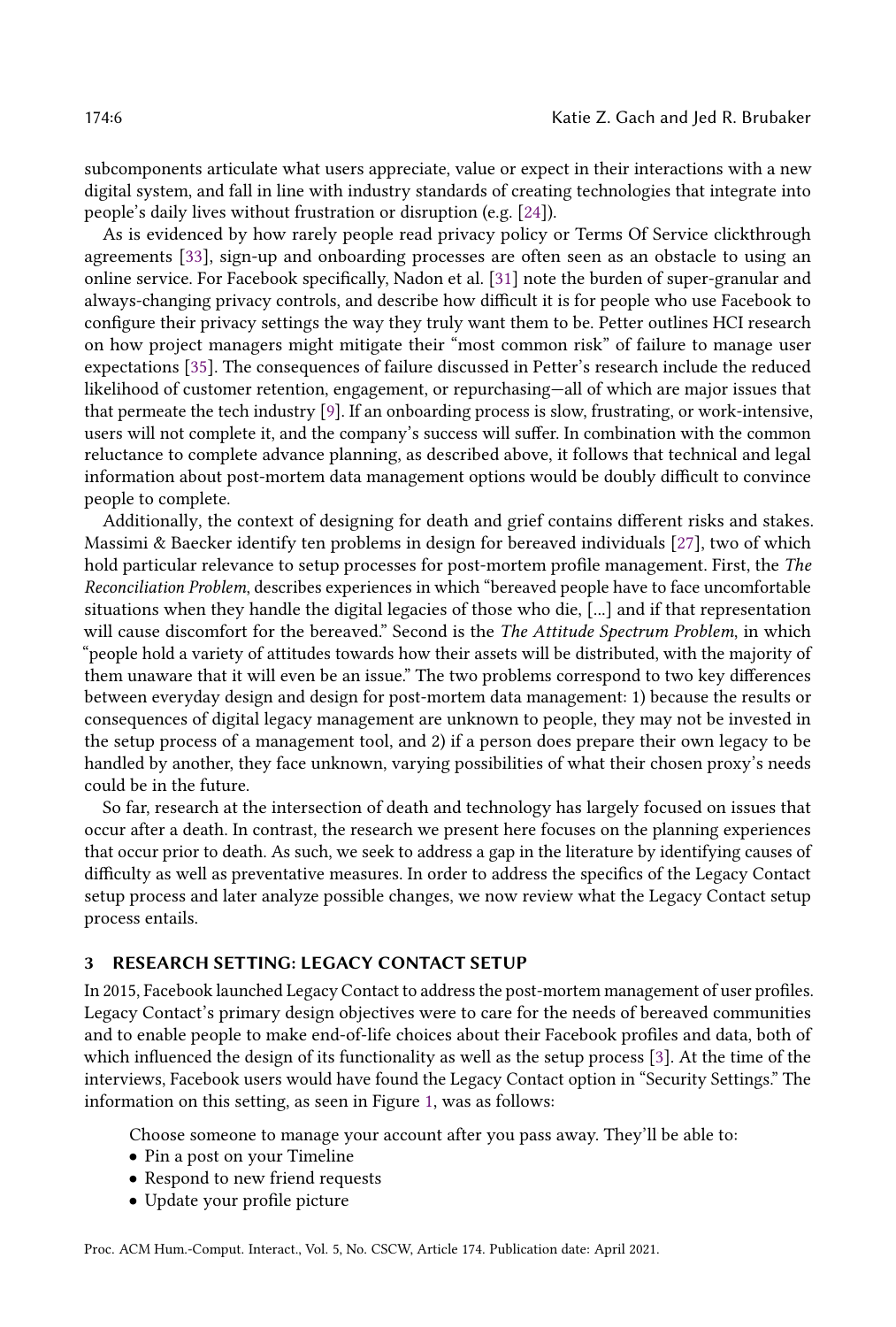<span id="page-6-0"></span>

|                                                | 9:41 AM<br><b>Settings</b> | $\bullet \bullet \bullet \bullet \mathbin{\widehat{\otimes}}$<br>9:41 AM<br><b>Security Settings</b>                                                     |               | $\bullet \bullet \bullet \bullet \circ \circ$                                                   | 9:41 AM<br><b>Legacy Contact</b>                                                                                                 |
|------------------------------------------------|----------------------------|----------------------------------------------------------------------------------------------------------------------------------------------------------|---------------|-------------------------------------------------------------------------------------------------|----------------------------------------------------------------------------------------------------------------------------------|
| a <sup>gh</sup><br>General<br>Security         |                            | <b>Login Alerts</b><br>Get an alert when anyone logs into your account from an<br>unrecognized device or browser.<br><b>Login Approvals On</b>           | ⋗             |                                                                                                 | <b>Legacy Contact</b>                                                                                                            |
| Privacy                                        |                            | <b>Third Party Authenticator</b>                                                                                                                         |               |                                                                                                 | Choose someone to manage your account after you                                                                                  |
| <b>Timeline and Tagging</b><br>Location<br>(ø) |                            | <b>Your Trusted Contacts</b><br>Your trusted contacts are friends you chose who can<br>securely help if you ever have trouble accessing your<br>account. | $\mathcal{P}$ | pass away. They'll be able to:<br>Pin a post on your Timeline<br>Respond to new friend requests |                                                                                                                                  |
| <b>Videos and Photos</b>                       |                            | <b>App Passwords</b>                                                                                                                                     | $\mathcal{P}$ | Update your profile picture                                                                     |                                                                                                                                  |
| a <sup>g.</sup><br><b>Sounds</b>               |                            | <b>Recognized Devices</b>                                                                                                                                |               |                                                                                                 | X They won't post as you or see your messages                                                                                    |
| Q<br><b>Browser</b>                            |                            | Where You're Logged In                                                                                                                                   |               |                                                                                                 | <b>Choose Legacy Contact</b>                                                                                                     |
| <b>Blocking</b>                                | ↘                          | <b>Profile Picture Login</b>                                                                                                                             |               |                                                                                                 | Learn More                                                                                                                       |
| ∰<br>Language                                  |                            | <b>Legacy Contact</b><br>Choose a family member or close friend to care for your<br>account if something happens to you.                                 |               | <b>Account Deletion</b>                                                                         | $No$ >                                                                                                                           |
| <b>Notifications</b>                           |                            | Account                                                                                                                                                  | Deactivate    |                                                                                                 | If you don't want a Facebook account after you pass away, you can<br>request to have your account permanently deleted instead of |

Fig. 1. At the time of the interview study (2016), Facebook account holders would navigate through Security settings to find and set up Legacy Contact. The description read "Choose a family member or close friend to care for your account if something happens to you."

• They won't be able to post as you or see your messages

This part of the setup process also contains a check box to allow the LC to download the account's data archive (or not). At the time of writing, Legacy Contact settings had moved to General Account Settings, in a section called "Manage Account" which shows options to "modify your Legacy Contact or deactivate your account."<sup>[1](#page-6-1)</sup> The instructions for Legacy Contact settings have changed slightly to include information about the Tributes section and related options that are now available on memorialized Facebook profiles [\[12\]](#page-27-1). The process to select a legacy contact remains the same.

Below the instructions, the user can search among their Facebook Friends and select the person they want to be their legacy contact. As described by [\[3\]](#page-26-2), one strategy adopted in Legacy Contact's design was to promote interaction and conversations between the account holder and their chosen legacy contact. As such, when they click that person's profile card, Messenger is activated with these instructions and pre-populated note:

You can use this message to let [name] know that you chose them, or edit it if you'd like. You also might want to talk in person.

"Hi [name], Facebook now lets people choose a legacy contact to manage their account if something happens to them: https://www.facebook.com/help/1568013990080948. Since you know me well and I trust you, I chose you. Please let me know if you want to talk about this."

The account holder may send the message as it is, modify it before sending, or decline to send it at all. If a message is sent, the selected legacy contact will receive it via Messenger, a design decision made with the hopes of encouraging communication between the account holder and selected legacy contact [\[3\]](#page-26-2).

If an account holder passes away, and someone notifies Facebook through an online form, the deceased's profile is memorialized. Memorialization locks the account for security, places the word "Remembering" above the person's name, and stops the profile from appearing in certain places

<span id="page-6-1"></span><sup>&</sup>lt;sup>1</sup>This description is for the Facebook website use case; Mobile app users find Legacy Contact settings under "Personal Information."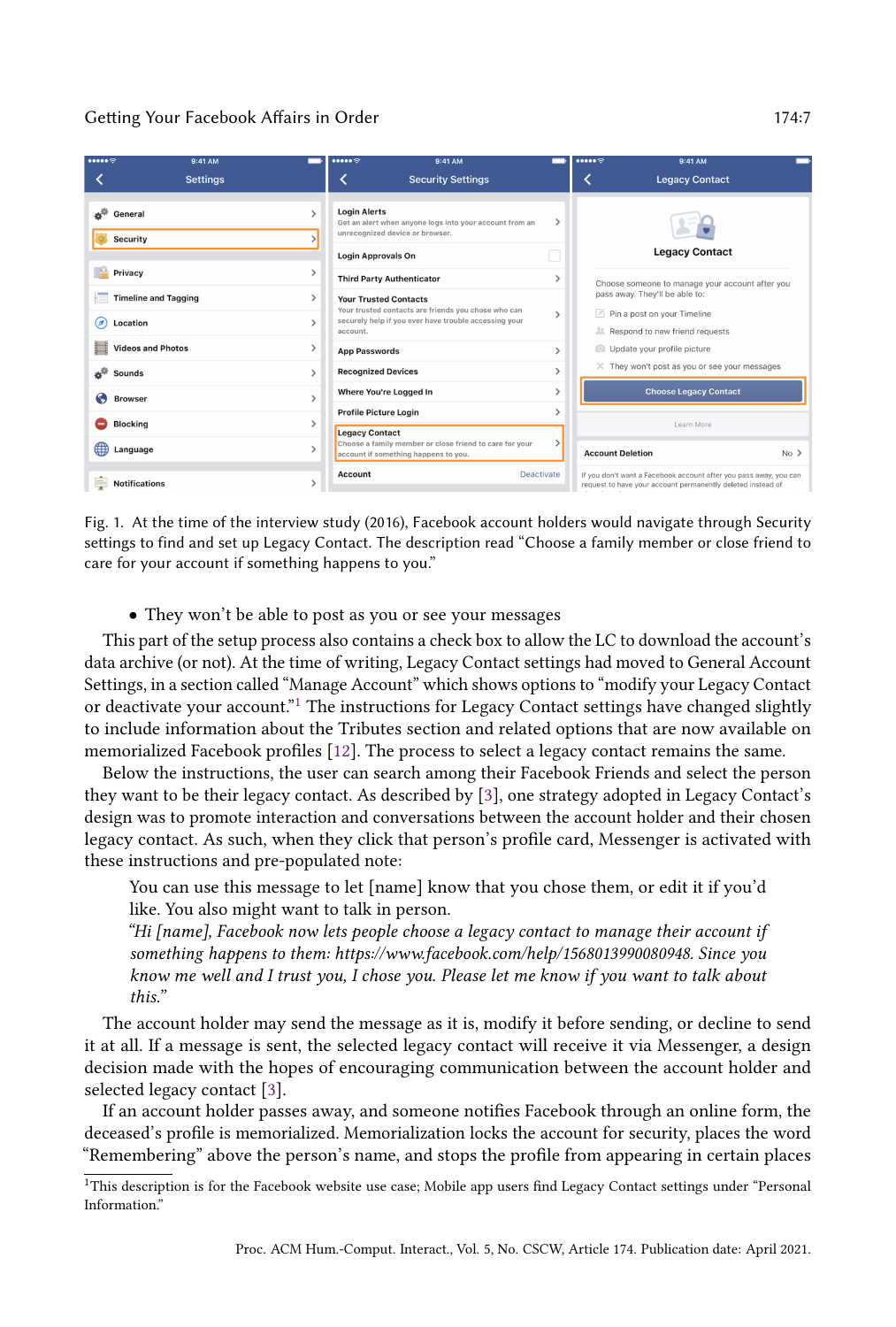on the platform, such as Friends' notifications [\[12\]](#page-27-1). If the deceased account holder had selected a legacy contact, this process also activates the legacy contact's management capabilities.

Since its launch, many people have set up or activated Legacy Contact with varying experiences, as described in [\[15\]](#page-27-2). The work here adds to previous empirical research by identifying how setup process issues may be connected to post-mortem profile management issues. By identifying how both sides of the experience may be related, we may understand what changes and improvements can be made to set standards for post-mortem data management across platforms and services. The work below follows existing practices of learning from breakdowns in HCI, and will allow us to account for deeper considerations of people's experiences with social media profiles and online data that will be necessary for improving HCI during sensitive life experiences.

#### 4 METHODS AND ANALYSIS

We conducted 30 semi-structured interviews with adult Facebook account holders (11 men, 19 women, aged 19–55) in the United States who were involved in the setup and configuration of Facebook Legacy Contact. Our participants had either configured their own settings (n=29) or had been chosen as a legacy contact by someone else  $(n=17)$ . In 15 instances, participants reported having both experiences, and were interviewed accordingly. The time period between when our participants had selected or been selected as a legacy contact and participating in our interview ranged from 1 day to 1 year.

Participants were initially recruited through a screener survey administered on Facebook to qualifying individuals who had configured their Legacy Contact settings, followed by snowball sampling from those participants with a goal of interviewing both the choosing account holder (hereafter "AH") and their chosen legacy contact (hereafter "LC") in every case. Ultimately, we were able to interview 9 complete pairs, which allowed us to hear both perspectives involved in a single Legacy Contact setup process, and analyze the similarities and differences in perspective that could be attributed to communication between the two individuals.

Interviews ranged in length from 30 to 60 minutes, and were conducted over video communication services such as Skype or Google Hangouts (n=24), or over the phone (n=6).

During each interview, we discussed participants' actions, expectations, hopes, and questions about the feature. We began each interview by inviting the participant to tell us about when they had configured their Legacy Contact settings or when they had learned they had been chosen as a Legacy Contact to evaluate the timeline and experience of enabling the legacy contact setting. Then, we asked participants about their awareness of each specific management capability, including anticipated need of the feature, any specific expectations about how it might be used, and their responses to hypothetical scenarios in order to examine how participants felt each feature met their perceived needs. Some of these hypotheticals included, "In the event of your friend's death, what is your hope or best-case scenario for yourself and their loved ones on Facebook?" and "What responsibilities do you imagine having in the week after the death?" Sometimes, participants were unaware of certain features. In those cases, we described the feature, and asked them to explain when they would or would not make use of it. Our interview questions on this front evolved over the course of the study to probe deeper on technical expectations, solicit feedback on specific features, and to ask participants to speculate about the use of these features in various scenarios. In order to capture the breadth of possible needs, we also asked participants for suggestions about how each feature could be improved to meet their specific needs.

Both authors conducted preliminary analyses of each interview, and continued interviews until they agreed saturation had been reached [\[10,](#page-27-22) p.113]. Upon completion of all interviews, we performed a thematic analysis of the interview transcripts and accompanying interviewer notes, which included details of the conversation not communicable in transcripts, such as tone of voice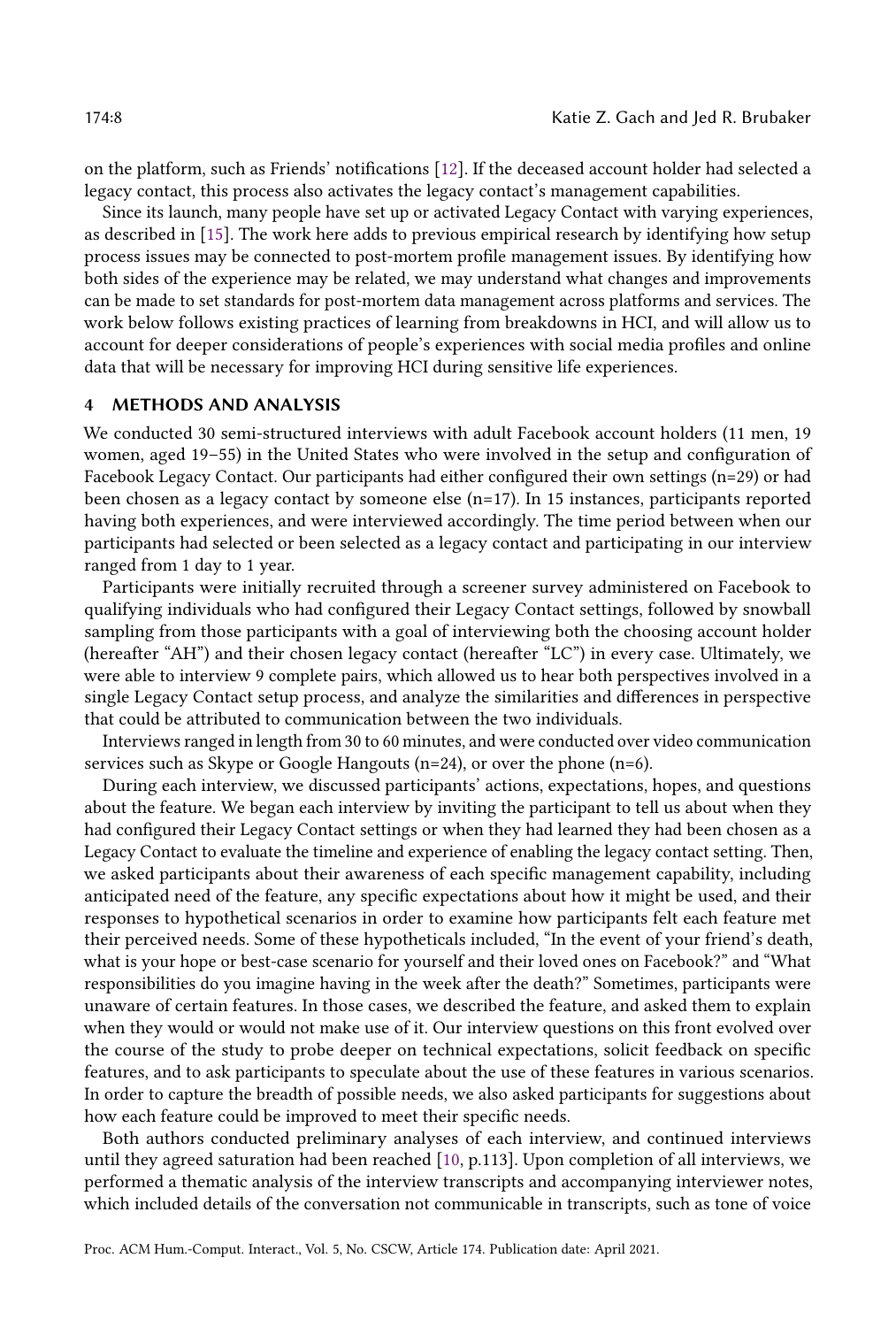Table 1. A list of participants and their relationship to the account holder or legacy contact. The left half of the table includes participant pairs where both the account holder and legacy contact were separately interview. The right half of the table lists participants whose counterparts were not interviewed. All names are pseudonyms.

| <b>PAIRS</b>           | <b>RELATIONSHIP</b> |                       |                         | INDIVIDUALS RELATIONSHIP   |
|------------------------|---------------------|-----------------------|-------------------------|----------------------------|
| P1 Holly               | spouses             | P <sub>2</sub> Greg   | P <sub>4</sub> Amy      | friend (did not interview) |
| P3 Debbie              | mother/son          | P9 Patrick            | P <sub>6</sub> Ally     | mother                     |
| P5 Blake               | spouses             | P8 Kelly              | P7 Claire               | friend                     |
| P <sub>12</sub> Laura  | best friends        | P19 Kyndra            | P <sub>10</sub> Jess    | husband                    |
| P <sub>14</sub> Rasha  | sisters             | P <sub>13</sub> Adila | P <sub>11</sub> Jenna   | friend                     |
| P <sub>15</sub> Hannah | couple              | P <sub>23</sub> Ben   | P <sub>16</sub> Louanna | sibling                    |
| P21 Bryce              | best friends        | P <sub>26</sub> Chris | P17 Sherry              | daughter                   |
| P <sub>22</sub> Trent  | spouses             | P <sub>25</sub> Susie | P <sub>18</sub> Pete    | spouse                     |
| P <sub>28</sub> Drake  | spouses             | P29 Nelly             | P <sub>20</sub> Jacinta | daughter and son           |
|                        |                     |                       | P <sub>24</sub> Andre   | friend                     |
|                        |                     |                       | P27 Judy                | friend and husband         |
|                        |                     |                       | P30 Shane               | girlfriend                 |

or emotional expressions [\[10,](#page-27-22) p.34]. The first author re-read and coded each transcript using an open coding process, writing detailed memos describing the major categories of experiences and thoughts described by the participants. Preliminary codes included, who is chosen, why they were chosen, length of AH-LC discussion, expectations of feature, expectations of LC, and caring for loved ones in the future. Next, the first author isolated all quotes that were coded as expectations among dyad pairs, and analyzed the alignments or misalignments of expectations in the cases where both AH and LC were interviewed. Both authors reviewed the codes and memos over three rounds of analysis, combining similar codes and identifying the concepts presented below. To maintain the privacy of our participants, all names and personal details in the quotes below have been changed or obscured. Quotes have been edited for clarity.

# 5 FINDINGS

Through our analysis, we identified 1) who account holders chose as their legacy contact and why, 2) what discussions those people had, and 3) the resulting expectations for what managing a post-mortem profile would entail, and how those expectations aligned among AH-LC pairs. We then analyze whether participants' expectations align with how the system works. These four areas identify an effective or successful Legacy Contact setup process because they reveal participants' priorities regarding both their profile and their loved ones. We discuss each key finding in the sections that follow.

# 5.1 Who Was Chosen and Why

Participants represented a variety of relationships between account holders and selected contacts, including spouses (n=10), romantic partners (n=4), friends (n=8), parents and children (n=5), and siblings (n=3). Full details can be seen in Table 1.

When asked why they chose who they did (or believe they were chosen), all 30 participants reported choosing (or being chosen as) the LC because of the closeness or depth of their relationship with that person: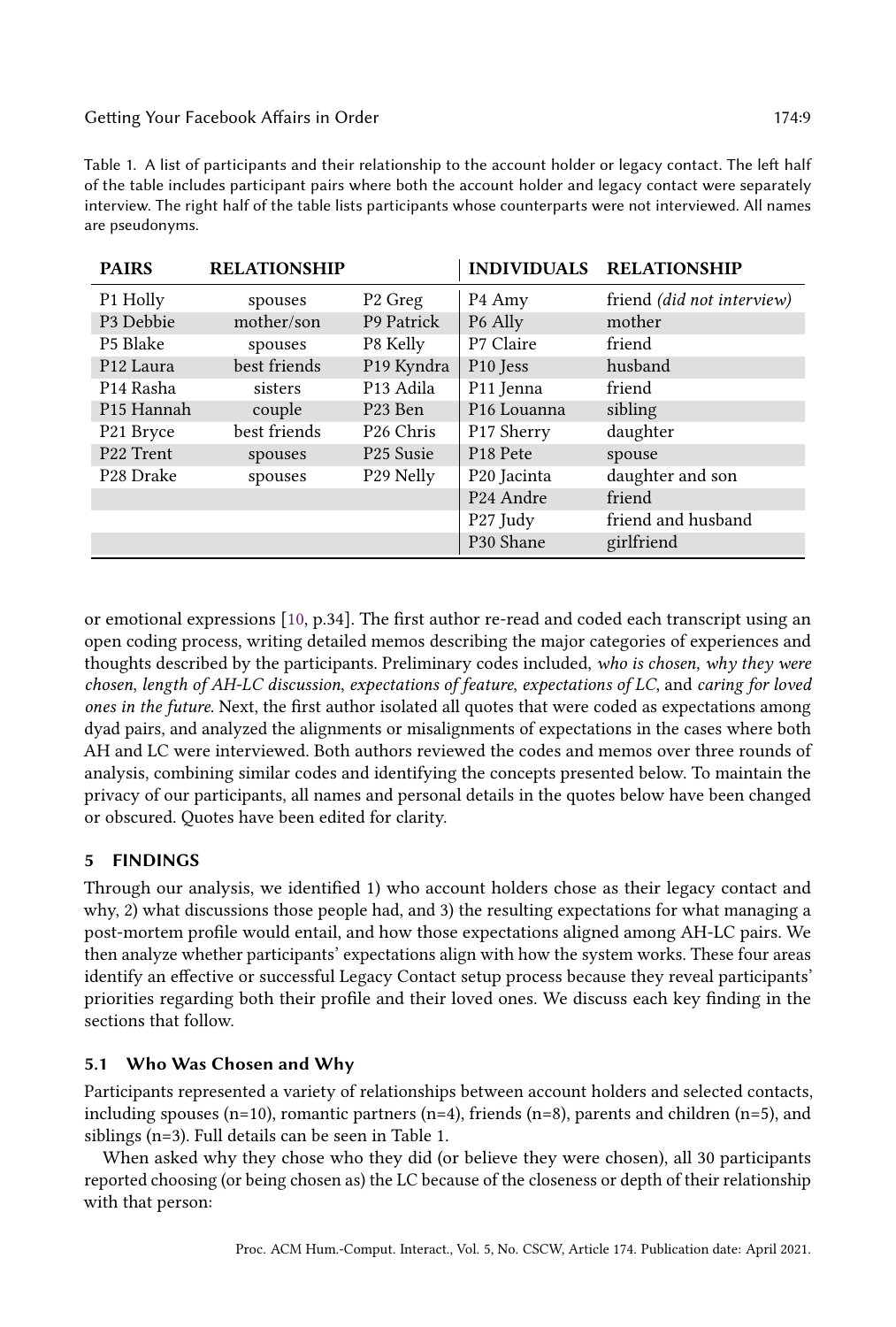I actually picked my mom. It said something like, pick somebody that you know and trust. And so I picked the one person I'm closest to. (Ally, P6)

Here, Ally refers to the setup instructions and describes how they influenced her choice. Her descriptions of her choice, along with similar comments from every participant, allow us to frame each relationship in the table above as one of the closest relationships in each participant's life. This explains why, among our married participants, most chose their spouse:

Your spouse generally has access to everything in your life, and is the person who you trust more than anyone else, and so that seems to be the most appropriate person to make as a legacy point of contact with Facebook. (Pete, P18)

Pete's reference to a spouse's "access to everything in your life" likely refers to the legal and logistical rights that spouses have, and explains why spouses were the typical choice for married couples' legacy contacts, even if they were not especially Facebook-savvy. It was common for people to consider the Legacy Contact a role that could be bundled with other end-of-life responsibilities:

[I chose my husband] because if anything happens to me he would be the person that would take care of everything for me. (Louanna, P16)

Louanna expressed a common sentiment among our married participants, that it made sense for them to include Facebook with "everything" a spouse would manage after their death. Even so, some married participants did consider their spouse's disinterest in Facebook as a reason to choose someone else as their LC:

We started talking about how we wanted to be each other's Legacy and not our husbands, because they would never think about that, and it would be years later the profile would still be there. Like, her husband would be working and taking care of the kids and doing things... her page, I don't think, would be necessarily a priority. (Claire, P7)

Claire's being chosen as her friend's legacy contact implies an expectation that some technical duties would be involved in her role. Yet our participants rarely discussed technical duties, and instead described what social responsibilities their chosen LC would have. The social responsibilities our participants described were usually broad, as in Louanna's "take care of everything." The lack of specificity in such statements are consequential because it is connected to AHs choosing LCs that would have other, similar social responsibilities in the case of their death. Grouping a Facebook memorial with other responsibilities, without any detailed understanding of how memorialized profiles work, means that there was not any consideration of a person's comfort or capability with the tool itself. Greater considerations were given to understanding of the person and relationship:

I chose [my husband] because he's my best friend. You know, he would always keep my sense of humor alive. He knows my sense of humor better than anybody. That way, you can still see folks in other circles, what they'd also like to remember of me. (Judy, P27)

Judy's preferences are distinctly social: her first thoughts are of how her personality would come through on her memorialized profile, and how her various groups of friends might connect there. The mechanics of how Facebook would work were generally an afterthought for our participants; their choices were much more about who knew them well enough to make choices they would approve of:

Actually we even talked a few days after that and we didn't even bring it up. I think it's pretty straightforward. Maybe 'cause I know her so well so if anything were to happen I know exactly what she would prefer, what she would want. (Adila, P13)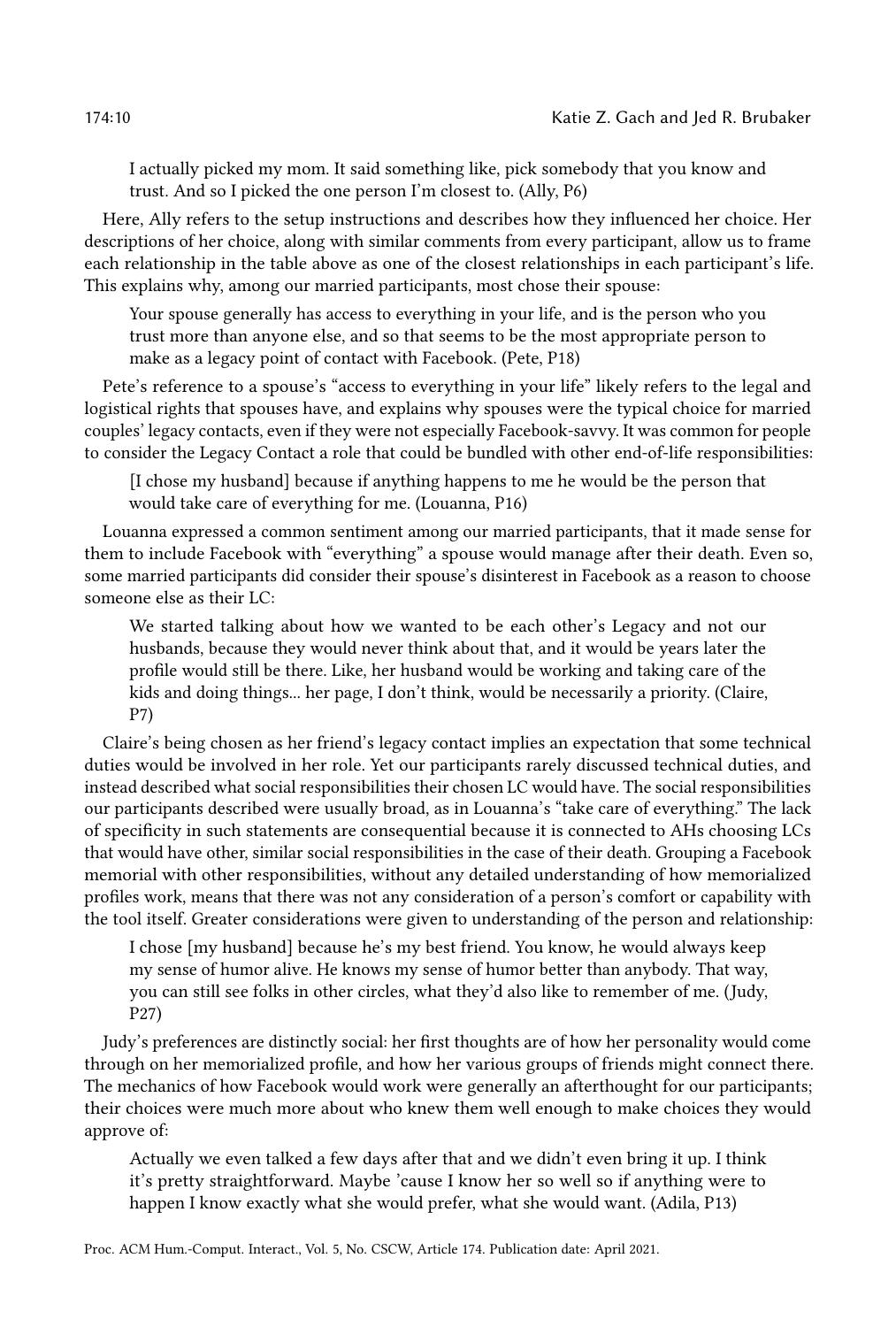Our participants' characterizations of LC choices are consistent with the deep, trusting relationships described in [\[15\]](#page-27-2). In asking our participants about how they discussed the selection process with their closest Person, most responded like Adila, explaining that they had very short conversations if they had one at all. We found that the lack of in-depth conversations was tied to the closeness of the AH-LC relationship: AHs selected people that had an established understanding of their deepest values—someone they felt they did not have to explain their wishes to.

# 5.2 Conversations About Choosing a Legacy Contact

In the quote directly above, Adila and her sister did each mention some technical specifics later in our interviews, but they had not discussed those specifics with one another. The relationships between AHs and LCs guided how our participants understood what they were doing during the Legacy Contact setup and notification process. We discuss conversations in detail here. Over half of our participants (n=17) reported having conversations in Facebook Messenger that only consisted of a few sentences after they set up LC. These conversations typically followed a simple pattern of informing and agreeing, exemplified by the matter-of-fact and transactional account that Amy shared with us:

I picked my sister because she's my little sister. Obviously, I care about her and I trust her. [We didn't talk] until after I already chose her because I know her, and we know each other. [I sent the message,] and she was like, 'Yeah, I got that the other day. That's cool.' I was like, 'All right.' So we're pretty chill about that. (Amy, P4)

Notice that Amy cites her and her sister "knowing each other" as the reason that they did not need to discuss her choice. Her explanation refers to a foundational understanding that exists in close relationships, in which one's familiarity with the other person allows one to infer what the other would prefer in unknown situations. Married participants referred to this type of practical intimacy in how their spouses expected to be responsible for all of their post-mortem affairs, even if online accounts had not been specifically referenced in those past discussions:

I chose my husband because he probably expects that. He feels as though he has access to something, and that seems to make him happy. I think I would offend him if I chose somebody else. (Holly, P1)

In commenting about the offense her husband might feel, Holly indicates how choosing a legacy contact can be an expression of confidence in the relationship. All but one of the 14 spouse/romanticpartner participants reported previous discussions with their partner about their end-of-life wishes that were unrelated to their Legacy Contact selection. Referencing other conversations about end-of-life preparation indicates that our participants saw Legacy Contact as belonging under the umbrella of decisions that had already been discussed. Sibling and parent/children pairs reported similar assumptions of understanding and closeness. Friends among our participants described one another as like family:

[I chose] a family friend who I've known for quite a few years. And she actually handles all of—not power of attorney, but our healthcare stuff. She covers all of that. She's just somebody who is very trustworthy and somebody who would do exactly what I requested. (Jenna, P11)

Within these family-like friend relationships, all eight participants reported a sense of understanding without any thorough discussion of the feature or setup process:

I picked my best friend. I've known her since I was 12. I mean she's really the only person in my life that I trust right now. I read through [the message] and I think it had a link for help on that page. I'm not sure, but I guess it said that she was going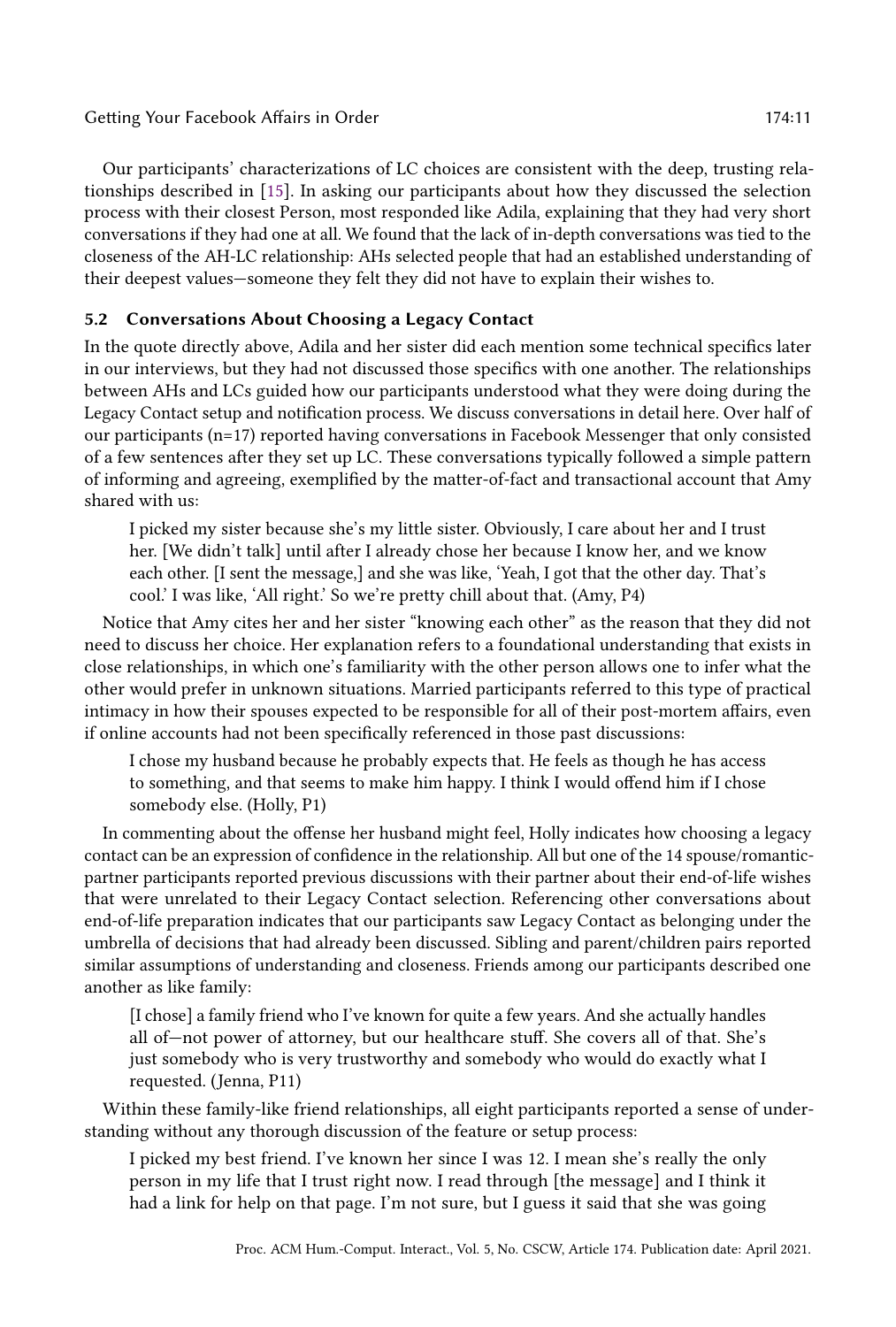to be my legacy contact. And then she sent the sticker with the face with the real big heart on it. She understood what it was. And she knows why I picked her. Real simple. (Andre, P24)

Andre's message-sticker exchange with his LC could hardly be qualified as a conversation, but seems to have communicated what the two friends considered necessary.

A general assumption among these participants was that, because they had provided instructions or wishes in other areas, they did not need to provide additional instructions for Facebook. However, when end-of-life wishes had never been discussed in any context, participants still expressed confidence that their understanding of the person was sufficient to guide their actions.

In fact, eleven of our participants reported not having spoken at all with their counterpart about the selection process. In Trent's case, the lack of conversation was for similar reasons to the short conversations that others described: the "death conversation" had already occurred in relation to other affairs:

I'm in the military, so we're pretty practical, and have wills and power of attorneys and stuff like that. I've been through several deployments. So she's kind of— that matter is just kind of routine, like, oh, yeah, I updated the will, and you're it. So it's nothing crazy or anything. We haven't discussed it. And really, I don't care what she does, make it a memorial page, delete it or whatever. It's for her, for others. It's not for me. (Trent, P22)

Otherwise, participants who did not discuss LC said they intended to discuss things with their counterpart, and had not yet had a good opportunity to do so. In Chris's case, he only realized his need to ask questions because of the details in our interview:

I guess I'd ask things like would you want me to delete it, would you want me to keep it up. Would you want me to change anything, like the profile picture you were mentioning. I really hadn't thought about it in specific before. (Chris, P26)

We did not follow up with Chris about whether this conversation happened or what it was like, but other interviewees did described in-depth conversations on this subject. In two cases, the Legacy Contact setup process prompted our participants to have their first serious discussion about their end-of-life wishes with the person they chose. As with short conversations, participants described wishes that are associated with responsibilities like caring for other loved ones—wishes that are indicative of values rather than specific technical instructions. Shane is a rich example of how significant these social responsibilities can be: he had had significant health issues, and his girlfriend was aware that she might actually need to do the things he was asking by making her LC. Their tearful conversation included her thanking him for the honor of choosing her, and sincere promises to fulfill the solemn duty she would have:

She had no clue what the hell a legacy contact was. Honestly, it wasn't until I brought it up, 'Hey, did you get any kind of a notification or anything?' She was like, 'Yeah, I got something, but I didn't know what the heck it was.' I guess I was under the assumption that she wasn't going to hear about it until I passed. Once she got a notification about it, we had to sit down and discuss exactly what was entailed in all that and, you know, hopefully to express my wishes of how I wish to be carried forward upon that happening. Like, I have a sister that I haven't spoke to in, I think it's... three years. So I pretty much said that, if I die and she unblocks me and wants to be friends or something, that that's fine. (Shane, P30)

Along with effectively communicating social goals, these conversations proved to be beneficial to the AH-LC relationship overall: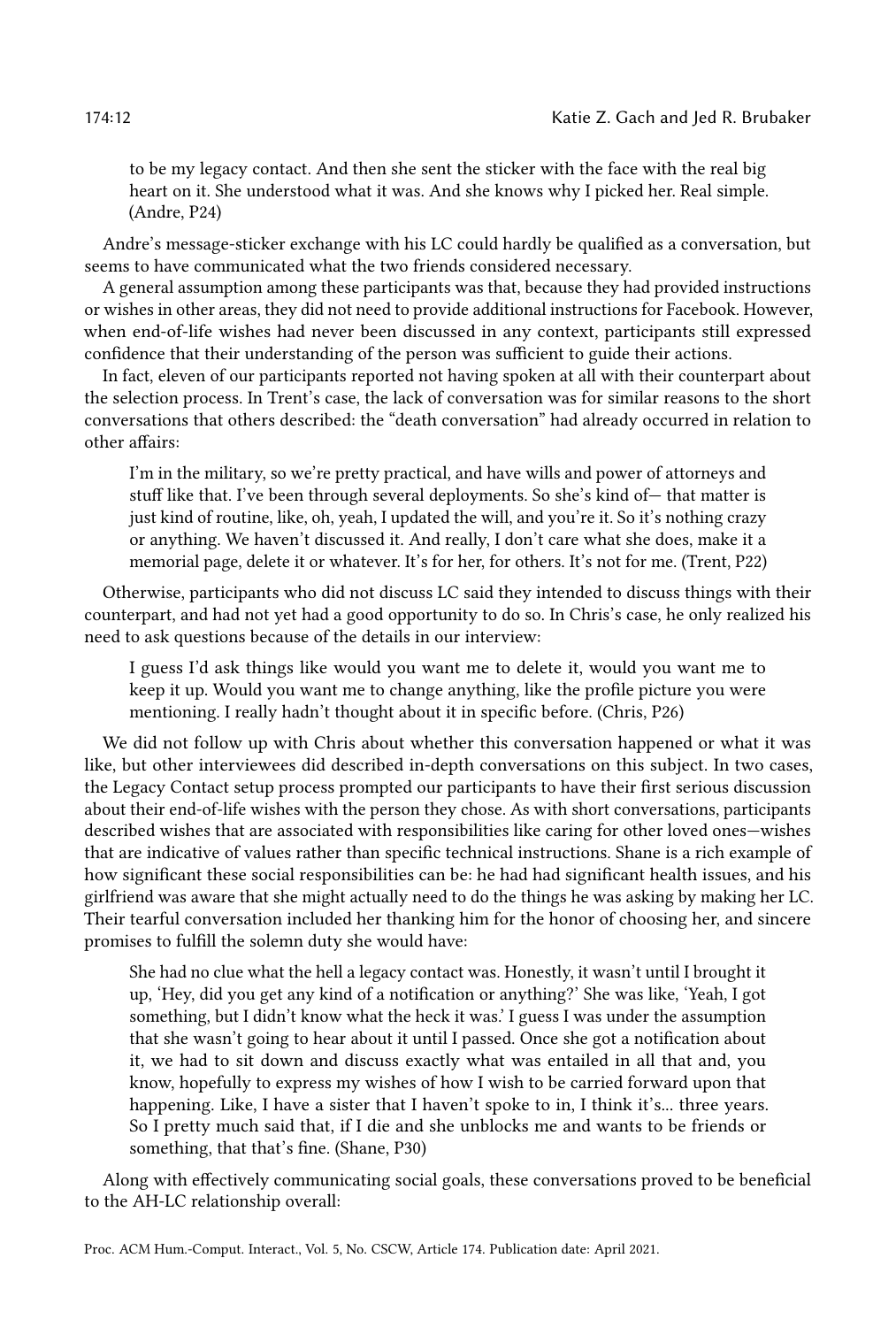We touched on [the topic of Legacy Contact] a couple times throughout the last couple weeks, initially just a couple sentences. Then we talked about it more because I found out about this interview. I guess, in a way, talking about this has let the two of us grow closer. (Laura, P12)

Though interview questions addressed the technical details of the feature, most participants confessed to not having read or considered those details, and only offered their thoughts on them in the moment. The lack of familiarity with the details suggests that the design decision to prioritize not worrying the chosen LC over providing lengthy, detailed requests may have resulted in this lack of detailed discussions or considerations. Without knowledge of technical details, the conversations that people did have with their AH or LC counterparts were rooted in social responsibilities that led to assumptions about what LCs would be capable of once the profile is memorialized. For all of our participants, AHs and LCs alike expressed confidence that they had communicated (or could communicate) well about their selection and expectations. The next section details more specifics of what expectations our participants described to us, and some technical assumptions about how their social goals might be carried out technically.

#### <span id="page-12-0"></span>5.3 Participant Expectations and Social (Mis)alignment

In this section, we detail four of the most common expectations reported by our participants: access and curation, communication, memorialization, and deletion. Because the Legacy Contact system is set up by one person, then used by another, it was important for this study to compare the expectations of the person on each side of the legacy contact request (hereafter, "AH-LC pair") in addition to understanding each individual's expectations. We interviewed 9 complete AH-LC pairs to analyze how aligned those 18 participants were with their counterpart, and to consider the possible ramifications of misalignment. The Legacy Contact setup process was designed with the goal of prompting conversations between AHs and the person they had chosen to be their LC [\[3\]](#page-26-2). That intention is apparent throughout the setup process, especially in the integration of Messenger and the text suggestion in the message composer interface that "you might want to talk in person." Brubaker and Callison-Burch detail that the priority in composing this message was to prompt discussion without prompting alarm [\[3\]](#page-26-2).

In each section below, we first define what expectations participants had of the system and each other, followed by an explanation of how those expectations could break down due to misalignment between people. Alignment of expectations demonstrates the effectiveness of participants' communications about legacy contact choices. Aligned or misaligned expectations are shown with corresponding arrows between each quote. We include specific examples that distinguishing between the social responsibilities and the technical tasks behind participants' expectations.We conclude by describing some commonalities among the four expectations.

5.3.1 Access and Curation. The majority of participants expected the LC to have the same level of access to the account that the AH had (n=26). They felt that "super-admin access" (as Trent, P22, said) to the deceased's profile would be appropriate for the LC to care for the profile. Some participants anticipated this level of access by citing the positive interactions they had noticed on other memorialized profiles, and discussed how a LC's management could facilitate those interactions:

The reason why I said I would want someone to keep up my Facebook for so many months, maybe up to a year so you can kind of look at it as—I think it's nice when you see everyone coming together for a person who has passed, their loved ones coming together, expressing how much love they had for that person and their appreciation to that person. (Adila, P13)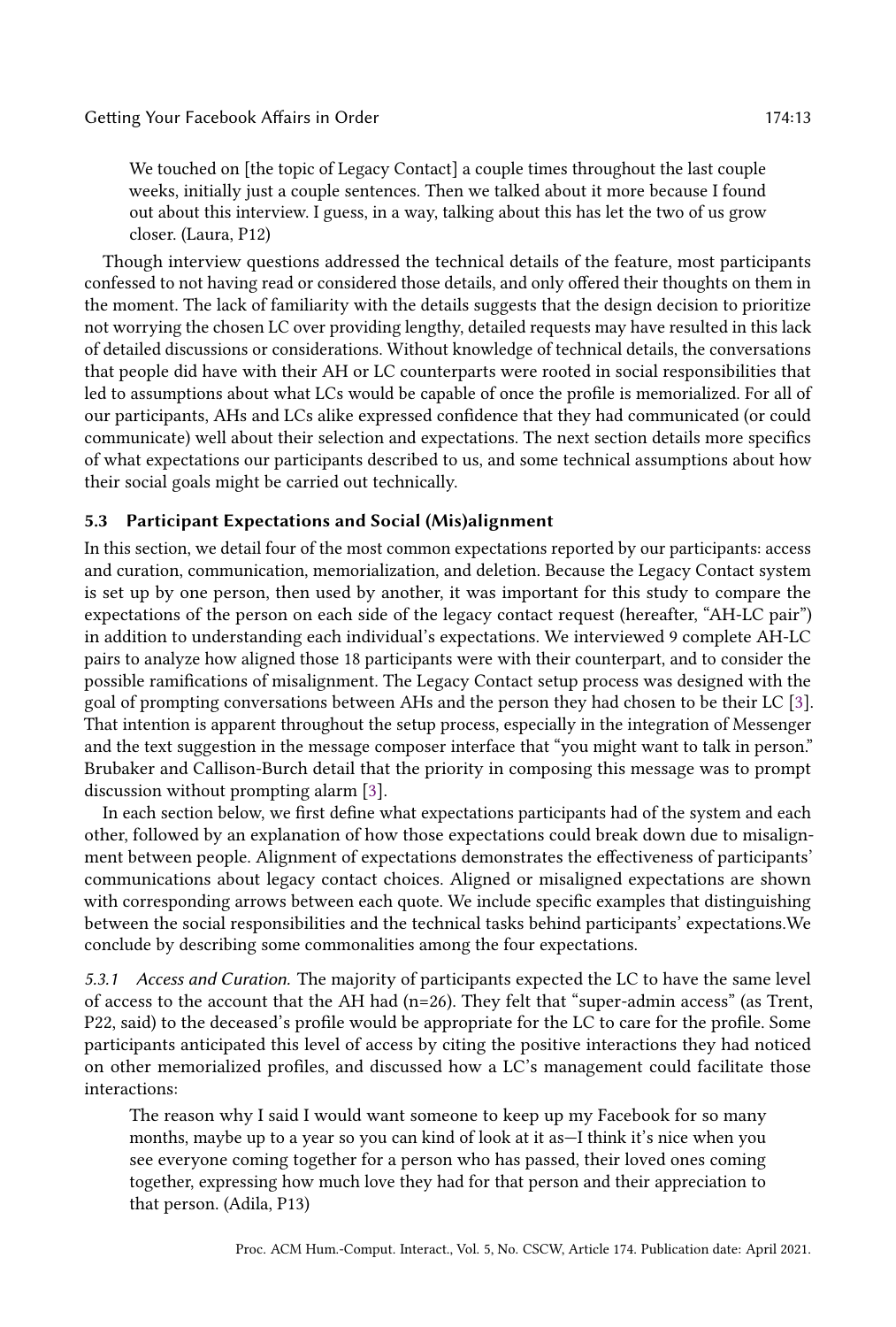In contrast to the touching expressions Adila described, other participants were aware of how people could interact on the profile in ways that would be harmful. They expected an LC to handle or curate such things:

He should be able to do anything, like if somebody wrote something vulgar, at least he'd be able to delete it. Somebody commented something, and he could delete it. If he couldn't do that, it'd be really upsetting. (Judy, P27)

Jenna (P11) referred to such a situation she had witnessed on a friend's memorial profile that motivated her to set up Legacy Contact:

Our friend who died, he had a marital issue, and unfortunately this female is posting things that the mom had to explain to the kids. They couldn't control who's putting stuff on there. So it's very upsetting because she's trying to protect her children but people will post things that shouldn't be on there. I don't mess around with things. It's very important to me that my profile stuff is staying respectful for my child. (Jenna, P11)

Having seen her friends have a hurtful experience, Jenna expressed relief that a legacy contact would be able to delete hurtful comments that might arise on her own memorial profile. Rather than referring to the available list of Legacy Contacts' capabilities, participants first considered what they wanted to do, then turned to functionality they were familiar with when envisioning how they would accomplish that goal.

Participants' expectations that LCs would have full access, especially for curation, indicates their confidence in the LC's ability to facilitate any tributes or conversations that the bereaved community needed and intervene in any problems that may arise. In short, participants typically expected that choosing a legacy contact meant giving that person the necessary tools to care for their bereaved community.

Most paired participants were aligned in their assumption that the LC would have full access to the AH's memorialized account for the purposes of logistics and community care:

#### Aligned Expectations:

AH: If I'm gone I may as well let her have full and complete access to it and be able to get at things that she needed to. (Blake, P5)

```
\triangleright \stackrel{.}{\mid} \triangleleft
```
LC: It allows people to get on the Facebook of people that have passed and to be able to take over their Facebook page. (Kelly, P8)

The words participant pairs used to describe the kind of access the LC gets were non-specific and far-reaching: "full and complete access," "take over," "be in charge," "permission to go in."

In contrast, Susie (P25) was one of four participants who understood the limited access of LCs despite Trent's assumption of more control:

#### Misaligned Expectations:

AH: She should have super admin control. I'm dead, I wouldn't ⊳¦ care, I want her to be in control. ¦⊲ (Trent, P22)

LC: It's probably good that we don't get to see all of his personal messages as well. I'm assuming I'd be fine to do it but, maybe if I wasn't emotionally ready, it would just be too much. (Susie, P25)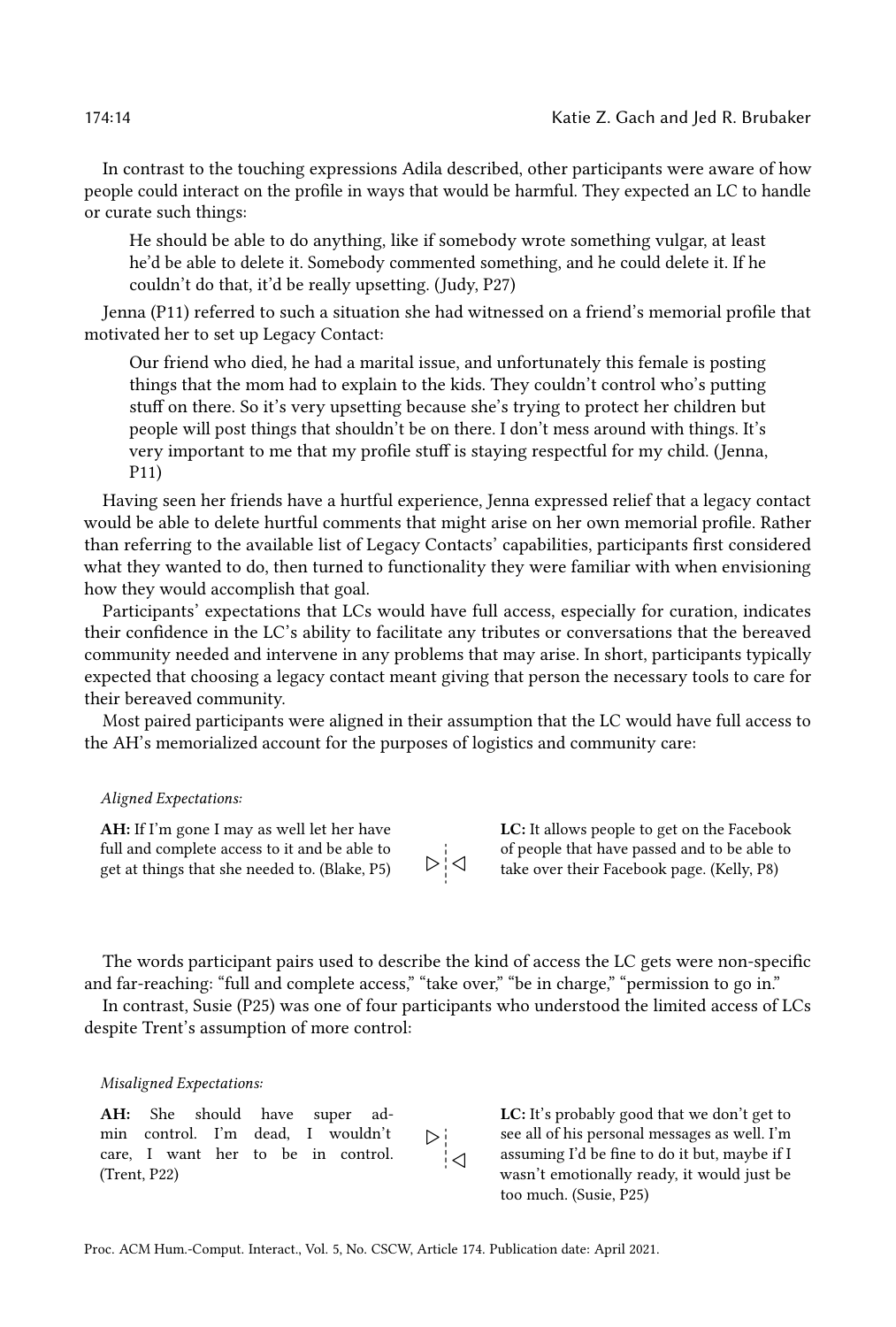Even Trent's clear expectation of "super-admin control" was misaligned with that of his chosen LC, Susie. Susie appreciated her lack of complete control in the inability to see his Messages, referring to possible difficult emotions that would inhibit her feeling capable of carrying out some tasks. Their misaligned expectations have two possible consequences. First, Trent may absolve himself of discerning any specific instructions that could help Susie upon his passing. Second, Trent may base some end-of-life preparations upon capabilities that Susie would not have or want, and thus may not complete.

Misaligned expectations among a dyad expose a gap between the AHs' concerns and their LCs' concerns: like Trent, other AHs saw their death as precluding them from being affected by anything happening on Facebook. In contrast, their LCs understood that they, and the AH's contacts, might be deeply affected and possibly not "emotionally ready" to honor the deceased online. Following the wishes of the deceased person matters for the loved ones they leave behind; those wishes being unknown or impossible to follow may add to people's pain and confusion.

Even if emotionally ready to carry out the AH's wishes, LCs may find far fewer capabilities than they expect. Participants' prevalent expectation was that Facebook accounts would function, as Hannah (P15) described, "like a checking account" in which the named person receives unlimited access to what is in the account. Because our participants did not expect limits, they did not discuss specifics. When we prompted them with specific changes the LC could make, participants discussed photos as important, both as representations of the deceased in their profile or cover photo, and as memories to be shared among the bereaved community.

#### Aligned Expectations:

AH: My immediate thought was, you know, gee, she'd want to have access to the pictures, like pictures of the land where I grew up. And the reason why is, you know how sometimes people put together those collages of pictures when you pass away? (Blake, P5)

LC: I'd leave up some really important historical things, pictures of the ranch would be super, super important for him. (Kelly, P8)

Our participants discussed sharing and storing photos as a key element of their Facebook interactions, which made photos a common reference point for identifying particular expectations for post-mortem profile management.

 $\triangleright$   $\bigcup$ 

#### Misaligned Expectations:

| AH: I don't know what he can do.    |     |
|-------------------------------------|-----|
| It's just like, I got a general un- | D∲  |
| derstanding, but not really deep.   | ा॑⊲ |
| (Nelly, P29)                        |     |

LC: I can manage her profile. I shouldn't be able to read her messages. But other things like updating photos, I can do that. (Drake, P28)

Here, there is no disagreement about photos specifically, but Drake's reference to photos highlights his particular knowledge in contrast to Nelly's reported lack of knowledge. Their different levels of knowledge reflect the lack of urgency AHs felt to fully understand the feature, in comparison to the deep importance that LCs reported. Drake was an outlier in his knowledge of what LCs can do: only two LCs (Drake and Susie) described their capabilities as limited in any way. Their understanding of specifics may indicate that they read the Help Center information, but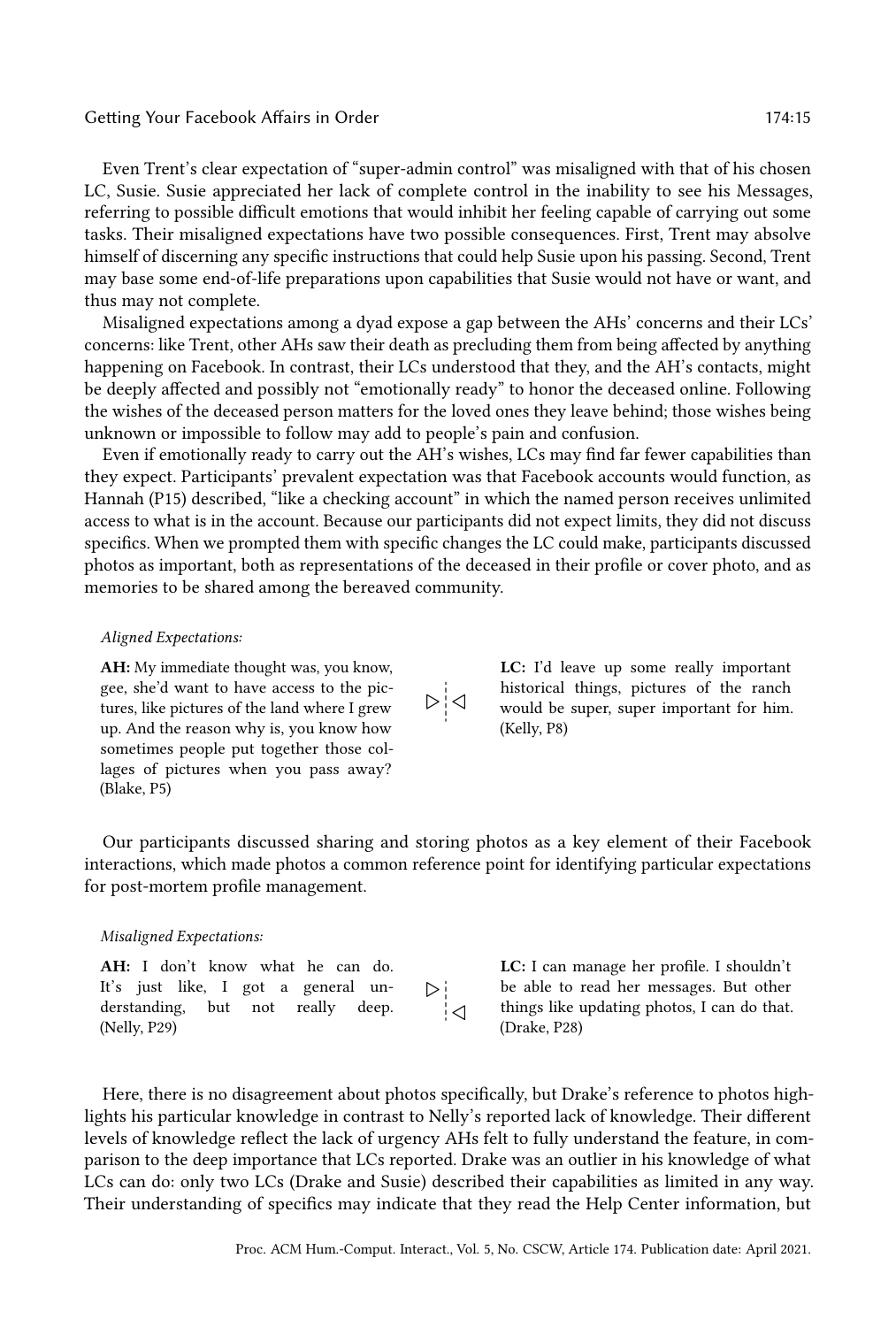neither mentioned doing so. The fact that 28 of our 30 our participants had not read all the available information is cause for concern. While we can only speculate on the reasons, possible explanations include a lack of urgency in their minds about the setup process, whether they took it seriously, or whether they assumed they could discuss and learn later. The ability to discuss options as needs arise is a key issue we engage in the next section.

5.3.2 Communication. The most commonly mentioned LC capability was that of informing the social media world of the AH's death and funeral services, confirming findings from previous research in this context [\[4,](#page-26-0) [30\]](#page-27-23). However, in the context of post-mortem data management where it might be easy to think in terms of managing accounts and assets, participants instead equated designating a Legacy Contact with choosing the communicator of that sensitive information. AHs we interviewed saw Legacy Contact setup was a way for the AH to be sure that their loved ones would learn of their death through a trusted source, especially for non-mutual friends. In addition to confirming the death, participants expected LCs to engage with people who would expressed condolences:

I'll probably tell her, I want you to keep my Facebook. I want you to respond to the comments of what people say to me. (Adila, P13)

For participants like Adila, acknowledging and validating comments on the memorialized profile is an important way that LCs would be present for the deceased's loved ones, especially if physical distance makes communication otherwise difficult. Pete (P18), had a similar expectation for his spouse as his LC, as his social connections were widely dispersed:

For me, because I have friends and family in so many different places, I think it— that purpose of Facebook has more value to me. And I don't stay in regular telephone contact or e-mail contact with all my friends. When there's something to communicate about, we communicate, and that's why Facebook, in the sense that it's like the old bulletin board systems, is very useful. (Pete, P18)

Pete cites Facebook as the easiest way for his LC to inform people of his passing, comparing the communication to a bulletin board: it is public and trusted enough to provide adequate information to more distant connections. Similarly, Debbie, P3, was certain that her LC's act of memorializing her profile would be adequate to informing her Facebook connections of her passing. However, Debbie did not describe what exactly she expected memorialization to entail. Other participants did address the technical and social specifics of the LC memorializing the AH's profile.

The details of each pair's expectations focused on broadly sharing critical information like memorial service details, invitations to other remembrance events, and of course, the fact and details of the account holder's death.

#### Aligned Expectations:

AH: She should be posting memories, maybe telling people the circumstances of my death and information about the funeral. (Laura, P12)

$$
\frac{\sum_{i=1}^{n} x_i}{\sum_{i=1}^{n} x_i}
$$

LC: I'd write a message and kind of tell them what Legacy Contact is, and that we already like had decided it a while before. Or maybe explain it in person and just write 'in memorial' on her wall. (Kyndra, P19)

All participants described Facebook as the easiest way to notify people connected to the AH about their death. Some participants referred to alternative notification strategies of the past, like making numerous phone calls, to demonstrate how Facebook would simplify the process.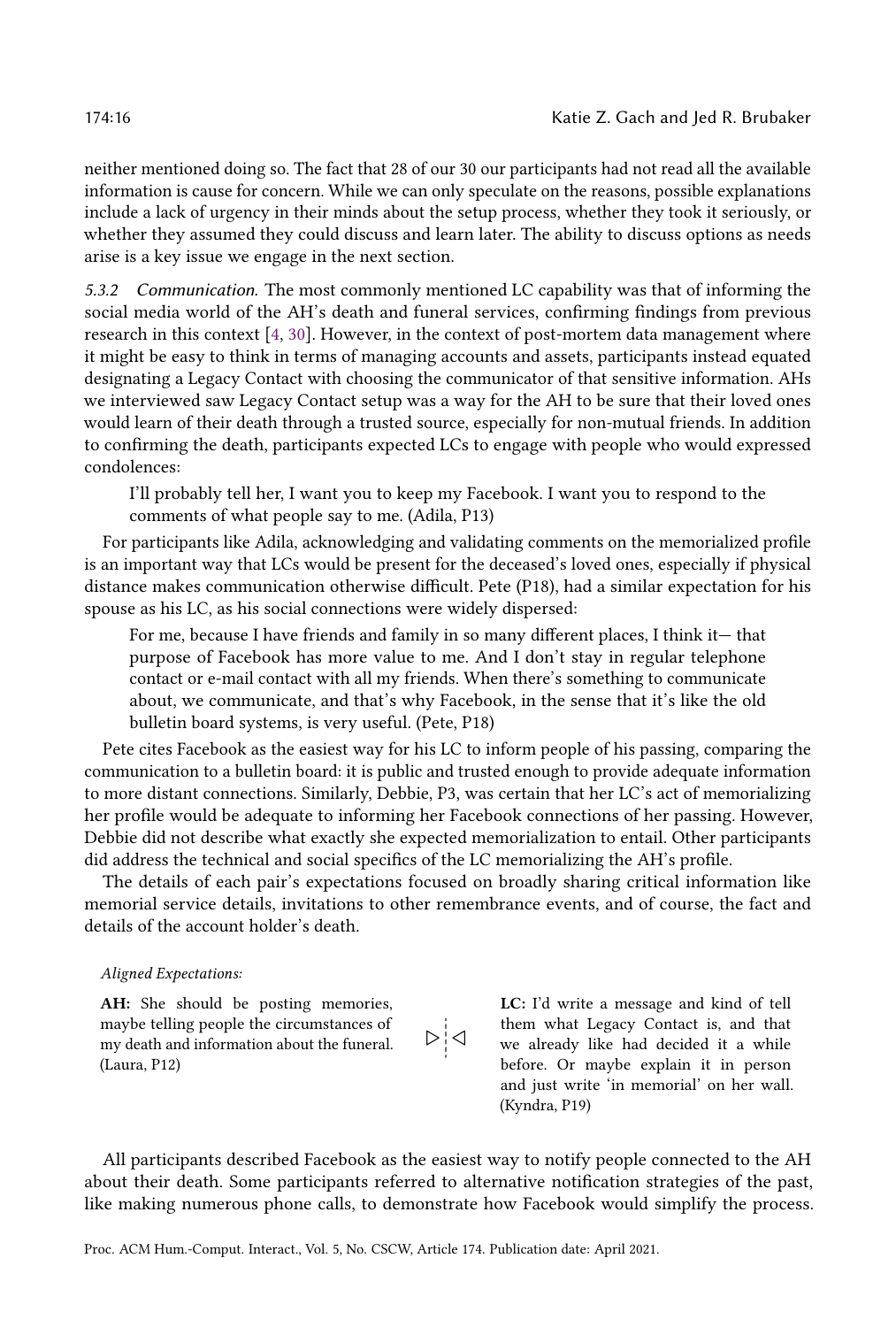Who shared the news of the death also mattered, which is apparent in participants' indications that the LC would be the appropriate person to do so. Yet, more probing questions about this kind of communication revealed that initial notification of the death would not be the LC's only communication responsibility. Along with notifying Laura's connections of her death, Kyndra's comment acknowledged that the memorialized Facebook profile would require some explanation. Participants who referred to explaining their role as legacy contact aimed to avoid confusion for people who primarily keep in touch with the AH on Facebook, highlighting many stakeholders to whom post-mortem stewards may find themselves responsible, beyond the closest loved ones of the account holder. It was common for AH-LC pairs to be misaligned about ongoing communications with the deceased's Facebook contacts. Holly and Greg's discussion of LC communication sticks out both in their misalignment, and in the timeline of their expectations.

 $\frac{\nabla}{\Delta}$ 

#### Misligned Expectations:

AH: I hope that they get something out of it, that they find out that they are not the only people who knew me or who cared about me. And that they find some kind of comfort in that, that they see that they're not alone in the world... (Holly, P1)

LC: My role would be making sure that her memory is maintained— that the "brand" of her, for lack of a better term, is still maintained on that level so people can still kind of discover about her and her life and things like that. (Greg, P2)

While both Holly and Greg expressed a focus on the community, their motivations differ: Holly imagines her loved ones using the profile to connect with and support one another, while Greg imagines people staying connected to Holly herself. Their difference could be identified as bereavedfocused vs. deceased-focused. Misalignments of focus reflect the account holder's acknowledgement of their loved ones' potential connections to one another through the death. Concurrently, legacy contacts tend to recognize the continuing bonds with the AH that could be maintained through the profile over time [\[22\]](#page-27-24). Misaligned expectations about the LC's communication with the AH's Facebook friends are most consequential to non-mutual friends and the AH's more distant connections. If the AH expects Facebook to serve a core communication purpose, they may not prepare other methods of contact for the LC to reach their friends. If the LC is unwilling or unable to communicate about the AH's death over Facebook, the non-mutual or distant friends may not learn about the AH's death in time to respond how they wish. In terms of urgent responses, the consequences of misaligned communication expectations decrease over time. The indefinite timeline of activities that maintain one's memory leads to an interesting discrepancy in the use of the term "memorialization," which we explain next.

5.3.3 Memorialization. In a technical sense, "memorialization" refers to changing the profile from a state of active use by the account holder to a preserved state that allows for reminiscence. Most participants expected that their chosen legacy contact would be the one to "press the button" to make that change. It was important to our participants that their online connections understood that a specific loved one had memorialized the profile, rather than wondering how it had happened or assuming it had happened automatically. Debbie discussed seeing this type of confusion on other memorialized profiles, and how she saw setting up Legacy Contact as the way to mitigate that confusion: "Memorializing should be my son's job, not Facebook's" (Debbie, P3). No participants could describe what steps to take to memorialize a profile. In fact, some indicated an expectation that the memorialization of the profile, and their ensuing management capabilities, would be automatic: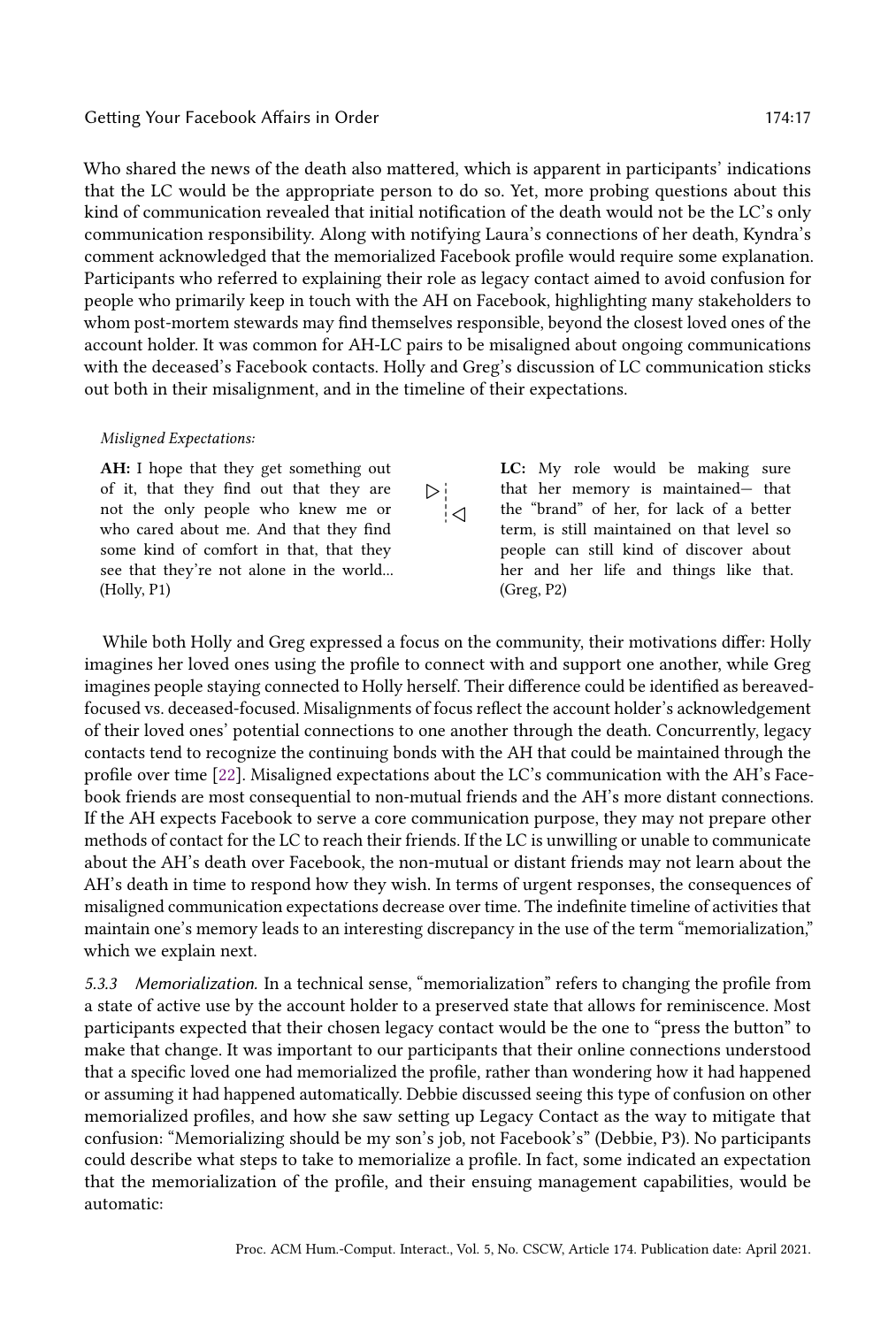People would write stuff on my wall... if it says RIP 100 times, they have a crazy algorithm that knows... it would know, just how it's linked to my Amazon and suggests stuff I just looked at. There'd be a public announcement from family members, then people would post sad faces. (Trent, P22)

The prevalence of participants' expectation that Facebook can "just know" when a user has died is related to their everyday experiences with the account. Trent had noticed that the system knows he is shopping on another sites, so his perception of Facebook's omniscience extends to his mortal status. In contrast, others expected memorialization to be a manual request on their part:

I'm assuming that it would have to be me that would activate it or that would put it into deceased mode. (Susie, P25)

Participants' general lack of understanding complicates what Debbie may have meant by "memorializing" being her son's job. All AHs and LCs agreed that making the profile a memorial space would be the LC's responsibility, yet did not clarify whether "memorializing" meant simply requesting that the profile be changed, or the ongoing management of the profile as a memorial space. Participants spoke of that act possibly being part of the features to which the LC has access within the deceased's profile, or of them only needing to confirm the death rather than report it. Given that on Facebook none of the legacy contact's capabilities are available until after someone has requested memorialization, it does not bode well that none of our participants seemed aware of how to make such a request.

Expectations between AHs and LCs around memorialization were almost always aligned. However, there were nuances in their expectations that lead to the social use of the term "memorialization":

[Legacy Contact] gives somebody the option of making it a memorial account or something to that effect, and make it like a memorial-type thing in case something should happen to me. (Amy, P4)

Amy's choice of words, "making it a memorial-type thing," equates the AH's Facebook profile to other memorials: along with verifying the death, memorials may be public, often-visited, or contain an ongoing collection of condolences for those grieving the loss. Amy expected her LC to be in charge of sustaining this memorial, referring back to the access and management capabilities described above.

Patrick, meanwhile, indicated that his mother (Debbie) would have preferences about how she would like to be memorialized. In considering Debbie's preferences, Patrick expected that there would be a way to manage a memorialized profile that would not be to her preferences. He is misaligned with Debbie's expectation that memorialization should be entirely up to him:

#### Misaligned Expectations:

```
AH: Memorialization should be
my son's job, not Facebook's.
(Debbie, P3)
```
LC: I think my responsibility would be to make sure that my mom is memorialized, as well as I know how she would like it on Facebook. (Patrick, P9)

Laura (P12) had a similar perspective to Debbie, that the LC should be "confirming the person had died," while her LC Kyndra (P19) implied that "making it a memorial thing" would be an ongoing responsibility for her to be in charge of.

┆⊲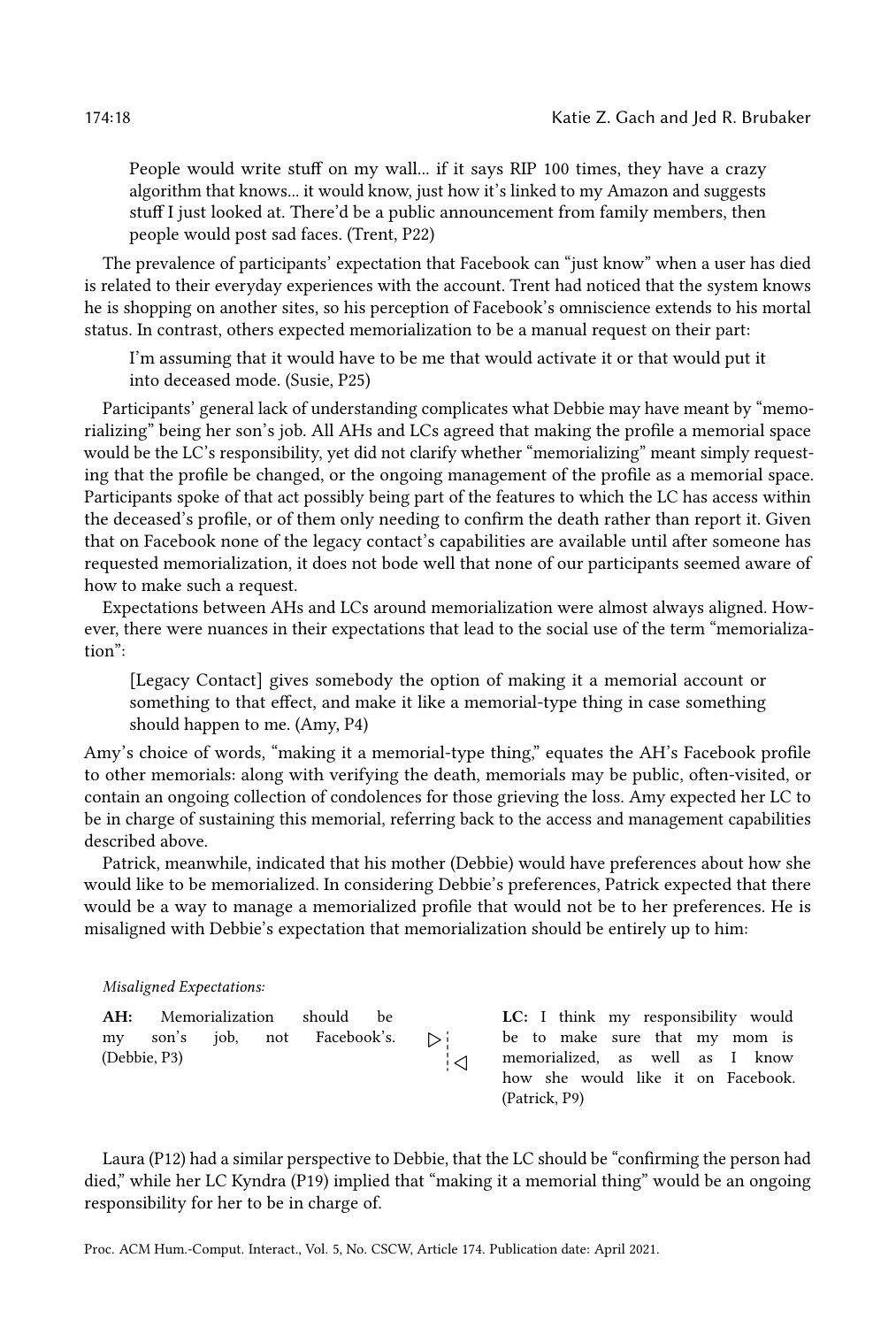Participants' preference for LCs to be the one to trigger memorialization may suggest that, in addition to the communication expectations we've discussed, even the simple task of memorializing a profile has important social meaning. In this way, assigning a legacy contact can be seen as an extension of identifying one's next-of-kin, and memorializing the profile may be seen as a socially meaningful responsibility. Memorialization was not the permanent desired outcome for all participants; we also discussed the preference of deleting a profile after death.

5.3.4 Deletion. Most participants expected the LC to be able to delete the deceased's account. In fact, most participants viewed the legacy contact setup as a choice of who should be allowed to memorialize, and *subsequently* delete the profile. The purposes for memorialize-then-delete expectations involved informing the community of the death, informing the community of memorial services, allowing people time to collect photos or post stories for others to remember, then freeing the loved ones from unexpected interactions with the deceased's digital presence.

I know there's been many debates and a lot of court cases where people want their family member's Facebook shut down. I didn't want that to be on anybody. So I figured if I were to [make her my LC] she could just do what I wanted her to do to begin with. (Jenna, P11)

Jenna's assumption reveals that her goal in making her friend her LC was to remove legal barriers and make managing her Facebook account easy. While Jenna had specified that having the account "shut down" was her ultimate expectation, others wanted deletion to be up to their LC:

I would want her to be the one to be in charge of that. I would like her to be— to make the call of whether this account should be closed or if she would need some information from my account that would be valuable, and then she would deactivate it. (Rasha, P14)

It is unclear whether "close" or "deactivate" meant the same thing to Rasha as "memorialize" or "delete." However, while Rasha did not provide specific technical expectations, it is clear that she felt her LC should have options rather than instructions. Trent, P22, expressed a similar expectation:

It's essentially a way for me to give her the level of control to edit, delete, take it offline, or whatever she wanted to do with it, for the most part. That's my understanding of it, but I didn't really read too much into it. (Trent, P22)

Trent confessed his uncertainty about how LC works, and so was aware that his expectations of what his spouse could do as LC could be incorrect. Even so, his overall desire was clear: his wife should do "whatever she wanted," rather than need his instructions. He later explained why her preferences should dictate what would be done with his profile:

If I pass away, it's not for me anyway. Like, I don't really care what's on there, but I'm sure my wife will care. That's really why I put her on. If she decides to turn it into a memorial page or whatever. Again, it's not for me. (Trent, P22)

In these examples, participants expected deletion to be an option for LCs, but differences emerged among pairs in whether and how deletion should actually be completed. Deletion is the category in which we found the most misalignments between AHs and their LCs. For example, Debbie and Patrick had different timelines in mind:

 $\frac{\triangleright}{\triangleright}$ 

#### Misaligned Expectations:

AH: If I pass, my son should memorialize it, wait about a month or so, then deactivate it. (Debbie, P3)

LC: I'm going to say maybe three to six months, to give people a fair amount of time to go through what they should go through. (Patrick, P9)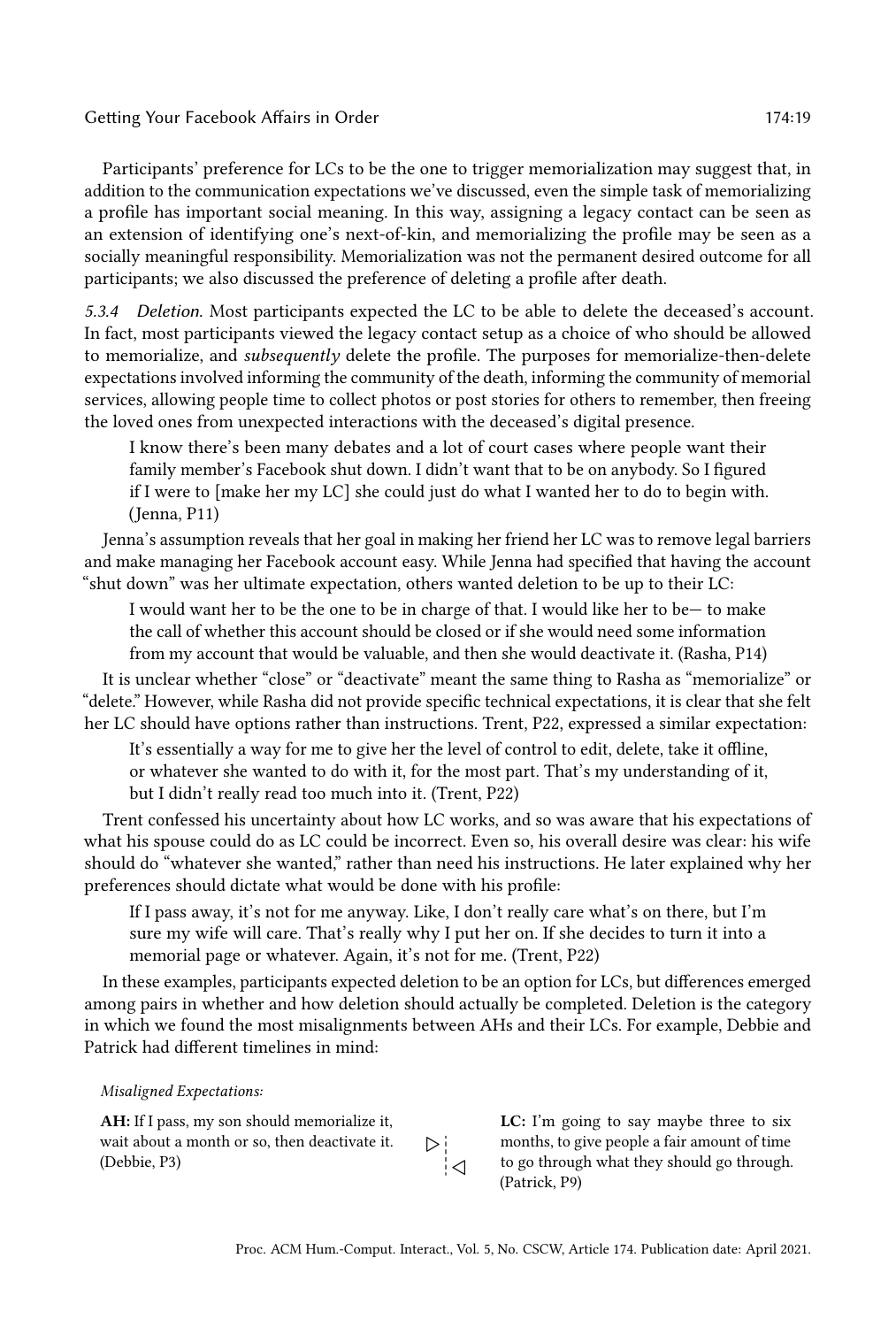and trying to make some connections.

In this example, both Debbie and Patrick expected a delay in deletion, but only Patrick explained the purpose for that delay: his mother's friends would need to "go through" her Facebook profile for personal reasons. Others who expected delayed deletion specified that people would want to post condolences, connect with others who were grieving, or retrieve photos that may not exist elsewhere. A misaligned expectation of the timeline of the memorialized profile's use is consequential due to the activities that the AH does not anticipate. This may lead to AHs unintentionally preventing actions that their loved ones would eventually need to complete. Some misalignments occurred because AHs were ambivalent about whether their profile should be deleted after their deaths (as Hannah says below), but some, like Blake, P5, had second thoughts upon realizing that their data, like photos and videos, would be deleted too.

With considerations varying from saving meaningful content to ensuring broad knowledge of the death, all AHs expressed that the decision to delete their profile would be best left up to the LC, and expected a short time frame for the memorialized profile to be needed. In contrast, LCs generally reported reluctance to delete the account, and had a longer timeline in mind for the profile than the AH did (as in Debbie and Patrick's statements above).

#### Misaligned Expectations:

AH: If I'm dead, then my Facebook account LC: I would keep it. I wouldn't delete it. should be gone. And I would want her to be ⊳i (Adila, P13)  $\overline{\phantom{a}}$ the one to be in charge of that, to get rid of it. (Rasha, P14) AH: He can go in and get access to my in-LC: Later on, people may be looking formation and to shut it down or whatever. for historical references to my wife, and grandkids could be looking for stories (Hannah, P15) about grandma, doing family history

Of all of our participants, Ben considered the longest time frame, discussing how future generations might use a memorialized profile to learn about his girlfriend Hannah. Hannah did not consider the same time frame, saying he could "shut it down." Our participants' misalignments about deletion represent a division between AHs and LCs about time: AHs do not mind (and in some cases even prefer) their profile being deleted, while LCs anticipate valuing it over a longer period of time. AH preferences here indicate again that they feel precluded from being affected by post-mortem interactions on their Facebook, and thus may consider their profile to be indicative of their actual presence: once they are physically gone, they should be digitally gone too.

(Ben, P23)

5.3.5 Commonalities Among Expectations. Over all four types of our participants' expectations, there is a strong theme of selflessness among account holders. No one wanted to declare their own importance, or specify the narrative of their lasting memory. Trent's statement affirms the reality that our legacies are always written by others. Whether romantic partners, friends, or relatives, AHs chose their LC because of both the honest and/or favorable legacy they would construct, and because of their capacity to care for their loved ones by proxy. Because a care-by-proxy expectation exists for other end-of-life responsibilities that people take on for those they love, it makes sense that our participants would insert Legacy Contact into their existing mental frameworks, as Greg, P2, did: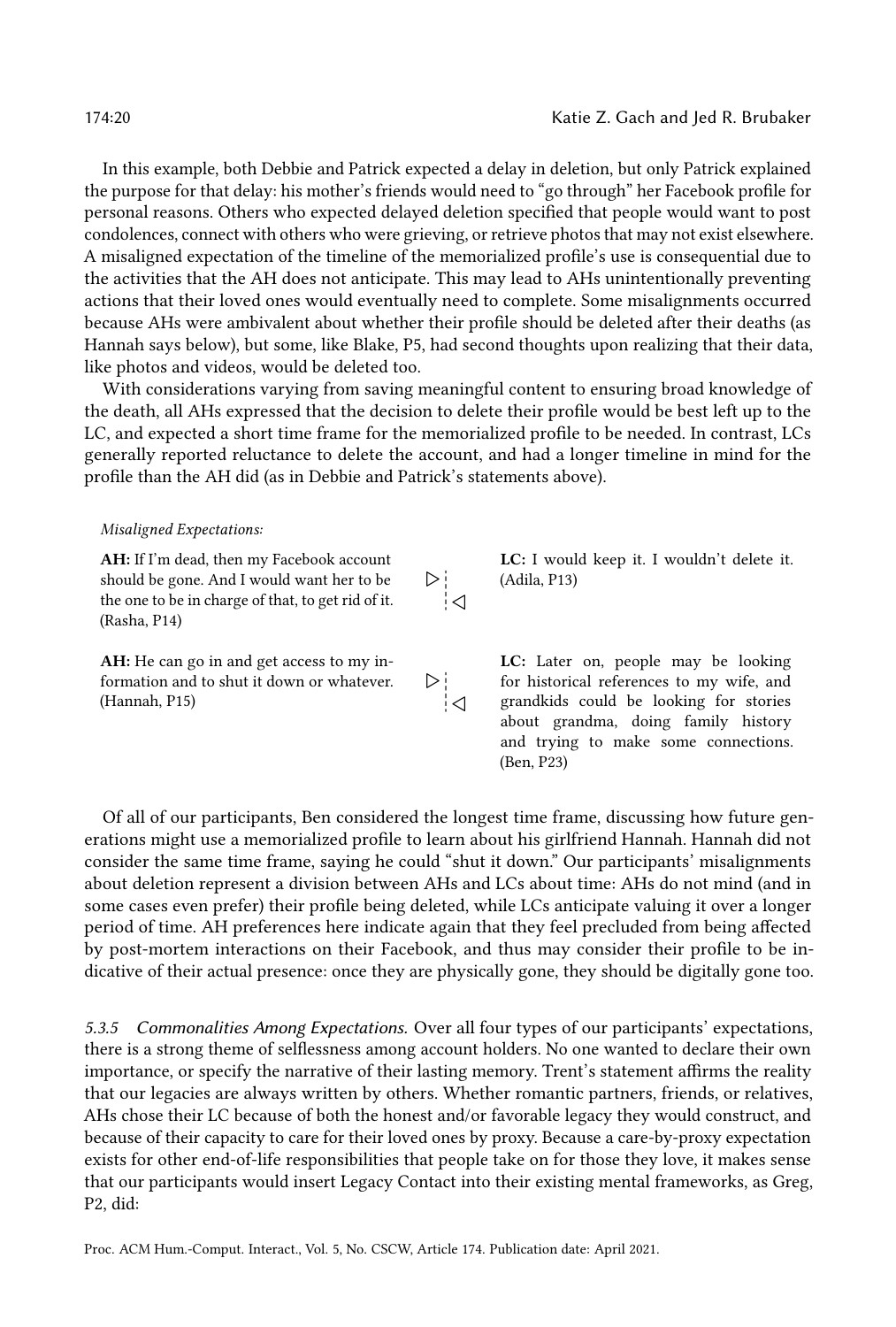You know, most people, a part of their life involves Facebook, so... I assumed this sort of thing already existed in a weird sort of way. (Greg, P2)

Though Greg did not specify what exactly he presumed to exist before Legacy Contact launched, he expressed an underlying general expectation that, in taking care of someone's affairs after their death, Facebook would contain options that would be available to the appropriate people. We found that, based on each of the expectations described above, our participants had no indications that Facebook's post-mortem profile management options would be drastically different from any other post-mortem management task.

Without thorough communication, one might assume that AH-LC pairs would not have aligning expectations about what the LC's responsibilities would be. Yet our analysis shows that the overall expectations of each pair tend to be strongly aligned. Sometimes, pairs were not aligned or their expectations were too broad or vague for us to reliably determine alignment. However, in all of these cases, AHs expressed confidence that any choices or actions taken by the LC would be appropriate and aligned with the AHs preferences (even if unspecified). Counter-intuitively, misalignments between people's expectations and system functionality become even more troublesome when AHs and LCs are aligned in their expectations. While misalignments between AHs and LCs might prompt discussion and investigation into actual functionality, which in turn could help resolve misunderstandings, ACs and LCs who are aligned might actually result in the exact opposite effect. AHs and LCs who were aligned in their expectations about Legacy Contact but misaligned with the system's actual functionality were often confident in their incorrect view of how the system works. In our data we saw numerous instances of pairs overlooking technical details to instead focus on each others' personal needs. Their alignment may serve to reinforce their understanding of the system, even when incorrect.

Having established what expectations our participants had as individuals, we proceeded to analyze how expectations aligned between participants and the system's actual capabilities, with special consideration for sets of expectations that might prove problematic—or even painful—in the event of the account holder's death.

### 5.4 Technical Misalignments and their Social Consequences

While in Section [5.3](#page-12-0) we discussed the expectations and responsibilities, here we revisit those findings with an eye towards technical capabilities the system actually provides. Participants tended to expect that an LC would receive full access to the AH's account once memorialized. However, the design of Legacy Contact explicitly adopted stewardship as a model given the issues that inheritance presents for social media [\[3\]](#page-26-2). The differences between our participants' expectations of Legacy Contact and the actually experiences with Legacy Contact documented in prior work [\[15\]](#page-27-2) suggests possible difficulties that our participants may face based on the current understanding of the system.

In Table [2,](#page-21-0) we summarize our data by comparing the realities of how Legacy Contact works (as described in Section [3,](#page-5-0) and further described in [\[3\]](#page-26-2) and [\[12\]](#page-27-1)) with the expectations our participants reported during our interviews.

Of the expectations and capabilities listed here here, LC's lack of full access to the account to be the most consequential. Our participants excepted full access in order to care of the AH's community in the ways requested or imagined. Furthermore, in cases where the LC had the AH's username and password, memorialization presents and additional challenge. Signing into an account is disabled after it has been memorialized, which could leave LCs feel unjustly locked out of the AH's account. For these particular participants, it is only possible to know that they felt hypothetically capable of stewarding the memorialized profile post-mortem, as they had no hands-on knowledge of the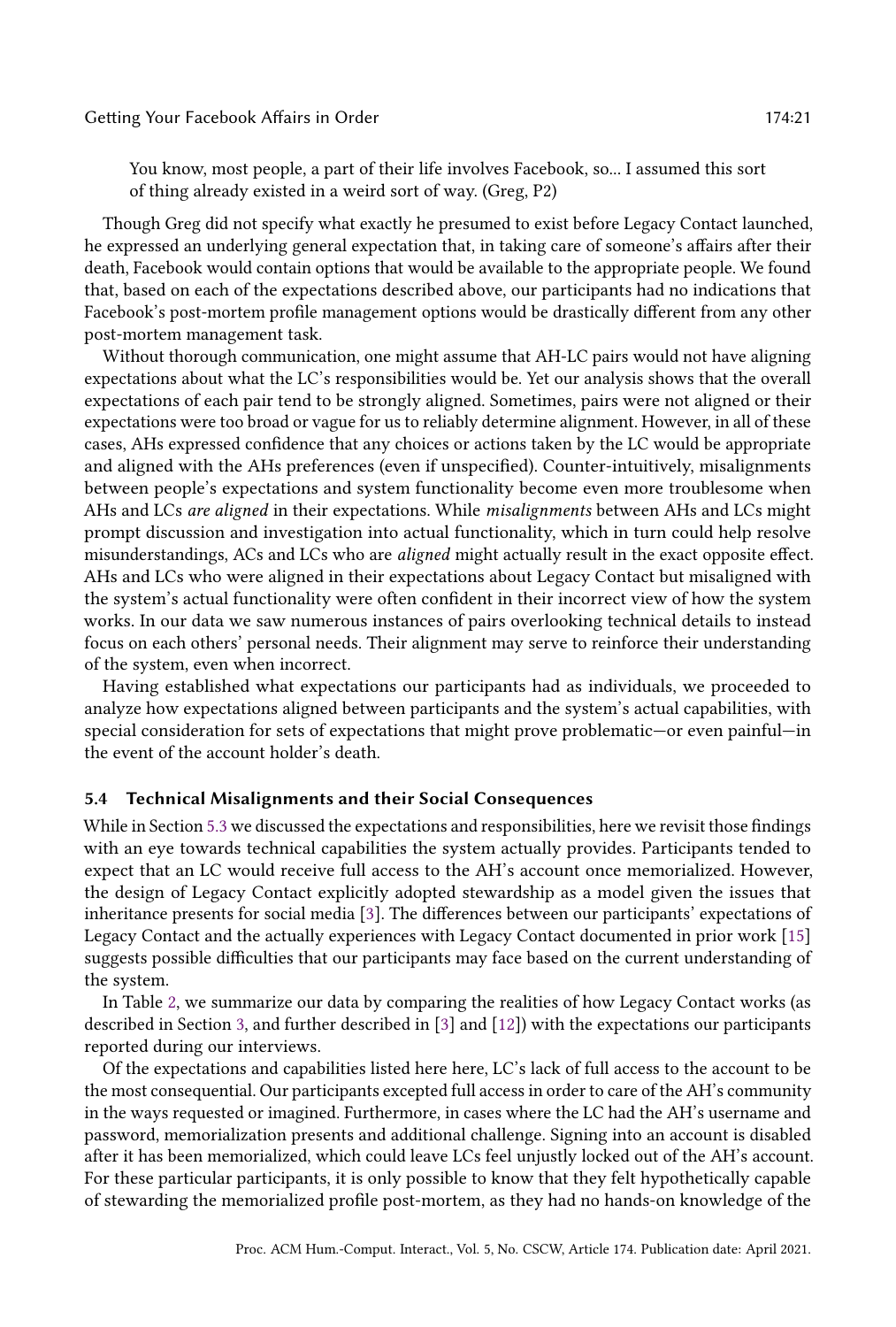<span id="page-21-0"></span>

| <b>Common Expectations</b>         | <b>Actual System Capabilities</b>                                      |
|------------------------------------|------------------------------------------------------------------------|
| The LC will get full access to     | The LC is not granted full access to the AH's account. At the time     |
| AH's account after the AH dies.    | of this study, the list of four LC capabilities shown in Figure 1 were |
|                                    | the only actions LCs could take.                                       |
| The LC can delete inappropriate    | At the time of these interviews, LCs could not delete any posts        |
| content posted to the memorial-    | on the memorialized profile. Friends of the profile could report       |
| ized profile by others.            | harmful posts (as on any active profile), which does not guarantee     |
|                                    | deletion.                                                              |
| It is the responsibility of the LC | Legacy Contact does not provide any way to directly communicate        |
| to inform the AH's network of      | with individuals in the AH's network. The LC can pin a public,         |
| the AH's death.                    | informational post to the top of the memorialized profile, which       |
|                                    | retains its prominent position even when subsequent timeline           |
|                                    | posts are added.                                                       |
| Memorializing the profile is the   | Anyone in possession of a death certificate can request that an        |
| LC's job, and the capability       | account be memorialized by completing an online form and pro-          |
| to memorialize the account is      | viding documentation. Requests are reviewed by a member of             |
| uniquely available to the LC       | Facebook's Community Operations team who verifies the account          |
| within the AH's profile settings.  | holder is deceased prior to memorializing the account.                 |
| In cases where deletion of the     | The AH's photo albums and tags remain intact. The LC can (if the       |
| AH's account was desired, the LC   | AH had allowed) download an archive of all the AH's Facebook           |
| can first save photos for offline  | data. At the time of these interviews, it was not possible for a       |
| use.                               | memorialized account to be deleted.                                    |

Table 2. Summarized expectations compared to related LC system capabilities.

management tools. At a granular level, participants expected the system to allow them to curate posts on the timeline (which is not possible) $^2$  $^2$  as well as pin informative posts, changing the profile and cover photos, and accepting new friend requests (which are possible).

The specific circumstances of bereaved individuals and communities vary widely, and the actual needs of those who would be grieving the AH could not be known until their death.

The unknowability of the community's needs made answers to specific question difficult for participants to articulate. The expectations people had of Legacy Contact as a feature, and that AHs and LCs had of each other, were typically discussed in broad, even vague terms. Vagueness is cause for concern because it means that even when AH and LCs are aligned in their expectations, LCs may not be exposed to unfamiliar and specific decisions to be made until after the AH has passed away, and consulting them has become impossible. It is also concerning that participants' expectations were reinforced by their brief communications, and nothing within the system had indicated that their expectations might not be accurate. While these broad expectations might provide some leeway in other contexts, when considering post-mortem systems they present a serious problem. After a profile is memorialized, settings cannot be adjusted over time as as issues arise and needs change.

Legacy Contact functionality is only activated post-mortem, meaning that LCs will only encounter issues after the AH has died and when settings can no longer be changed. Moreover, the expectations AHs and LCs have of each other are emotionally charged, making it all the more important to avoid misalignments between people's expectations and system capabilities. The finality of activating a legacy contact's capabilities makes it all the more important to ensure that the pair's accurate and mutual understanding is confirmed while they are still able to make changes. Aligned expectations

<span id="page-21-1"></span> $2$ As of April 2019, it is possible for LCs to curate Tribute posts and request the deletion of the memorialized profile they manage [\[12\]](#page-27-1).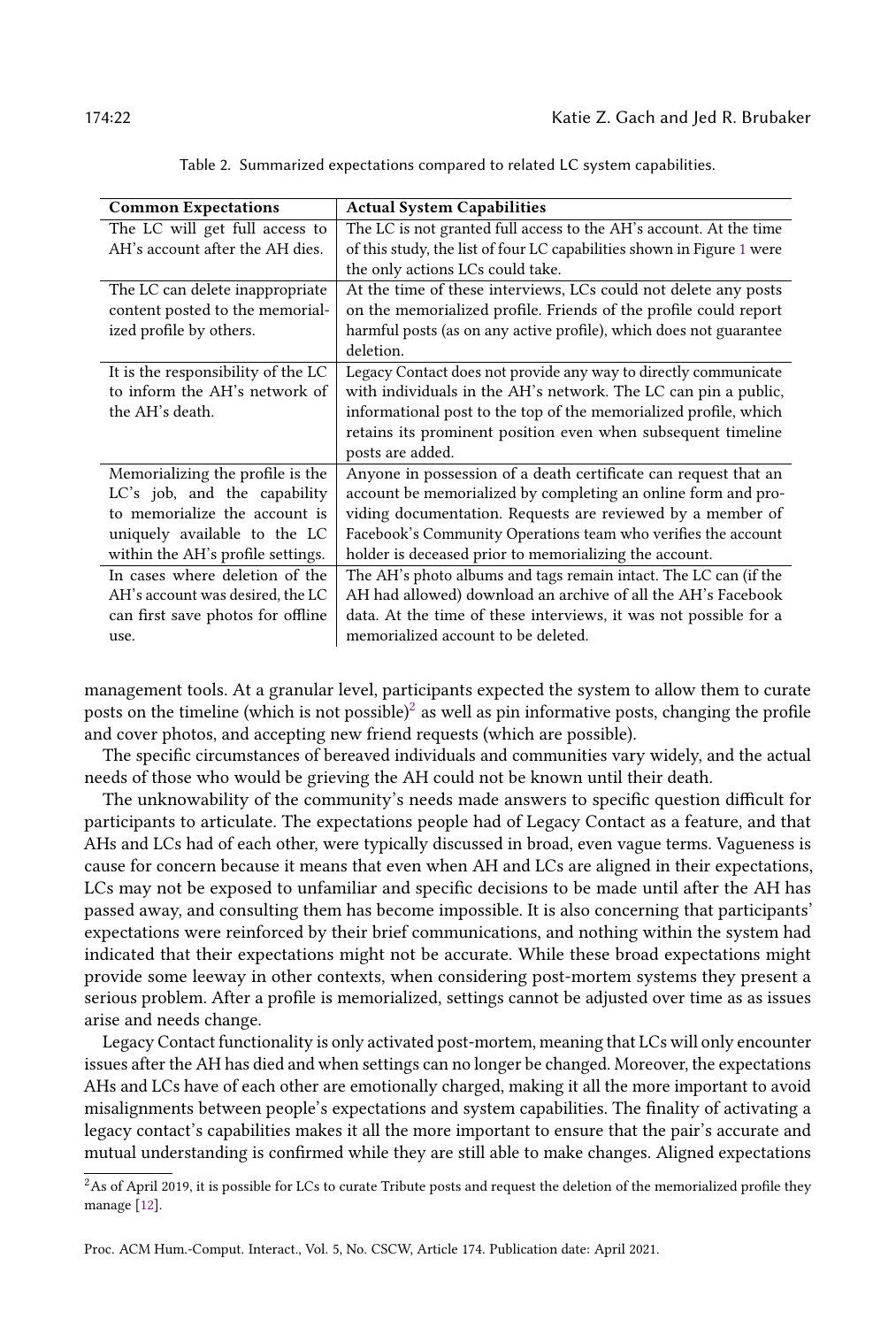for something as sensitive as managing someone's memorial reflect shared values between the two people, making it all the more critical for alignment to be achieved and respected in the context of post-mortem designs. If the LC were to find their value-based expectations impossible to meet within the system capabilities, that impossibility positions the system as contrary to the values in that relationship—an especially serious and personal violation for someone who has just lost a loved one.

Both existing post-mortem management setup processes by Facebook and Google are currently framed as hand-offs from an account holder to a designated contact. A simple hand-off would be unproblematic if the AH-LC pair's expectations are aligned with one another and with the system: both people know how the system works, and the AH has specified what the LC should do with their limited capabilities. In situations where the AH and LC are misaligned in their expectations, the LC may feel some frustration, but would be able to fall back on the AH's trust in them to make different decisions than what was specified by the AH. Misaligned technical expectations may be compounded by the alignment (or misalignment) of expectations between AHs and LCs. The most painful consequences would arise in situations where the AH and LC are aligned in expectations that are not possible within the system's capabilities. Consider this assertion alongside experiences characterized as "broken trust" in [\[15\]](#page-27-2). We find that misalignments between LC expectations and the system's technical capabilities are likely to be the root cause of the difficulties previously described by active legacy contacts. Misalignments present the challenge of how post-mortem data management setup processes might be redesigned to ensure both social and technical alignments.

## 6 DISCUSSION

In this section, we start by considering how the setup process of Legacy Contact, while achieving many of its design objectives, does not adequately encourage in-depth consideration about memorialization, and as a result, may cause the misalignments described above. Next, we suggest that a departure from focus on efficiency in design, toward known alternatives in HCI, could address general end-of-life planning difficulties described in Section [2.1,](#page-2-0) as well as difficulties specific to technology described in Section [2.2.](#page-3-0) Finally, we discuss open design challenges for post-mortem profile management systems demonstrated by our work here, and possible paths forward for both research and design in HCI for sensitive life experiences.

#### 6.1 Achieving an Aligned Post-mortem Data Management Setup

Post-mortem data management systems should allow loved ones to attend to the deceased's digital affairs. Ideally, account holders and their digital stewards have a shared understanding of the account holder's expectations and that those expectations are developed in relationship to the functionality the system provides. However, our research demonstrates numerous and often subtle ways that misaligned expectations—between people and systems—can present significant problems that are unsolvable post-mortem.

Informed by research at the time, implementation of Facebook's Legacy Contact system was built with two design objectives: 1) "care for the needs of the bereaved community," and 2) "enable people to make end-of-life choices about their profile and data" [\[3\]](#page-26-2). Central to their efforts was facilitating conversations between AHs and LCs. Yet as the findings above show, many of our participants "hadn't really thought about the specifics" (Chris) around post-mortem data management even though they had setup Legacy Contact or been appointed as steward. The lack of awareness about the specifics presents issues for how to design post-mortem data management systems, as well as for how to encourage users to both configure such systems and engage in appropriate conversations with those who will eventually use them.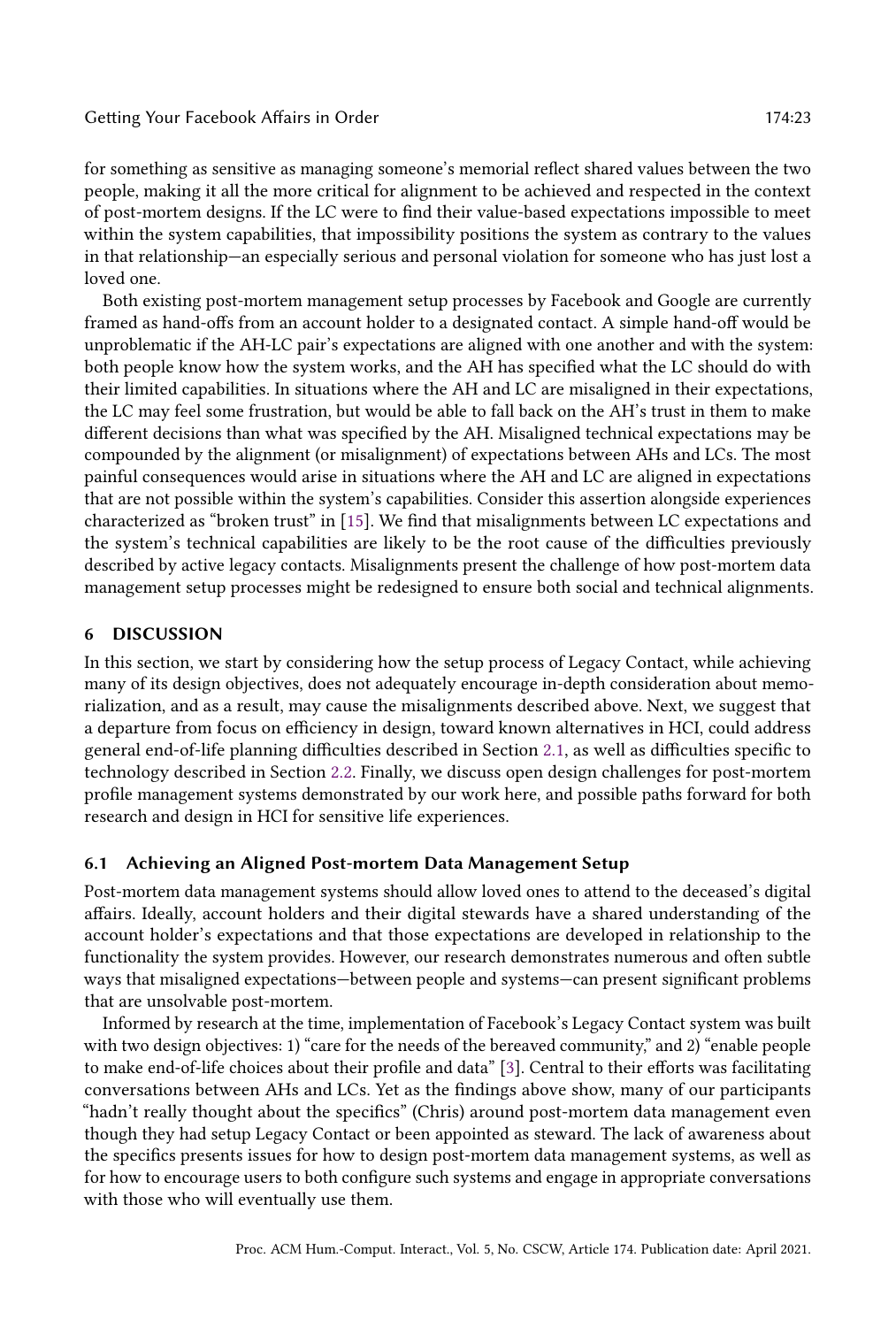Prior work on post-mortem profile stewards details the pain and difficulty that have resulted from systems not working as expected [\[15\]](#page-27-2). We find that our alignment framing of the setup process may help explain some of the root causes of those painful experiences and and provide insights for designers aiming to prevent similar experiences for others in the future. If LCs understand that their management capabilities are limited before they ever need those capabilities, they avoid any feelings of overwhelm or confusion that might arise alongside the grief of the AH's death.

A simple inclusion of screenshots of the post-mortem steward's management interface could contribute to people's understandings of what the platform's memorial management entails, as it would make the limited functionality evident. This may need to be clarified because the expectation of full access is likely based on the only type of Facebook access that people are aware of: their own. Explicitly disclosing the LC's limitations may also help prompting in depth conversation between AHs and LCs by presenting what specific decisions there will be for the LC to consider. While providing detailed information might help to clarify expectations of the system, such instructions are only useful if people engage with them. For that reason, it is important for us to consider the architecture of the setup and onboarding process in post-mortem systems, which we detail next.

#### 6.2 Alternative Design Priorities for Setting Up Post-mortem Data Stewardship

At first glance, it might appear that the use of a conventional setup and on-boarding process in the design of post-mortem data management systems would be adequate. Participants reported little difficulty when selecting a LC and no participants felt overwhelmed by a complex system with too many options. Yet our analysis shows that participants had limited understanding of the system's functionality and often made inaccurate assumptions.

Meanwhile, coordination between AHs and LCs during setup also initially looks promising. Despite the choice of using of an intentionally light-hearted message to facilitate communication between AHs and LCs during setup, AH and LC expectations were generally aligned. However, a closer look at the interactions between AHs and LCs during setup, and the vague expectations they held, point towards some familiar challenges for end-of-life planning, especially regarding technology. In line with the Desirable-to-Inherit Problem [\[27\]](#page-27-9), participants had trouble articulating any future importance their memorialized Facebook profile could have. They rarely reported any urgency in making specific decisions about it. Prompting meaningful conversations was the goal of using Messenger, supported by a pre-written message that was light and approachable. Yet only two of our 30 participants had any substantive conversations. Moreover, both of these participants had life circumstances that made end-of-life planning more immediately pressing.

6.2.1 Implementing Principles of Slow HCI. When we consider the unique challenges in existing work on designing for death (see Section [2.1\)](#page-2-0) alongside the findings presented here, we begin to see limitations of designs that prioritize intuitiveness and efficiency. Turning to work on "Slow HCI", however, provides us ways to reimagine how setting up configuring post-mortem systems might be improved.

Slow HCI is an extension of "slow technology" (originally coined by Hallnäs & Redström in 2001 [\[19\]](#page-27-25)), and has been adapted for reminiscence and other thoughtful practices by Odom et al. [\[34\]](#page-28-11). Slow technology describes design principles that stand in contrast to typical "fast technology: efficiency in functionality with respect to a well-defined task" [\[19,](#page-27-25) p. 203]. Additionally, slow technologies "can aim to invert values of efficiency in the service of supporting experiences of pause, contemplation, and reflection" [\[34,](#page-28-11) p.817].

Slow HCI expands upon Hallnäs & Redström's work to address interactions that may take place over years rather than seconds[\[34,](#page-28-11) p.817]. Slow HCI design principles provide room for users to take a technological pause for more intentional contemplation of the future, and reflection on the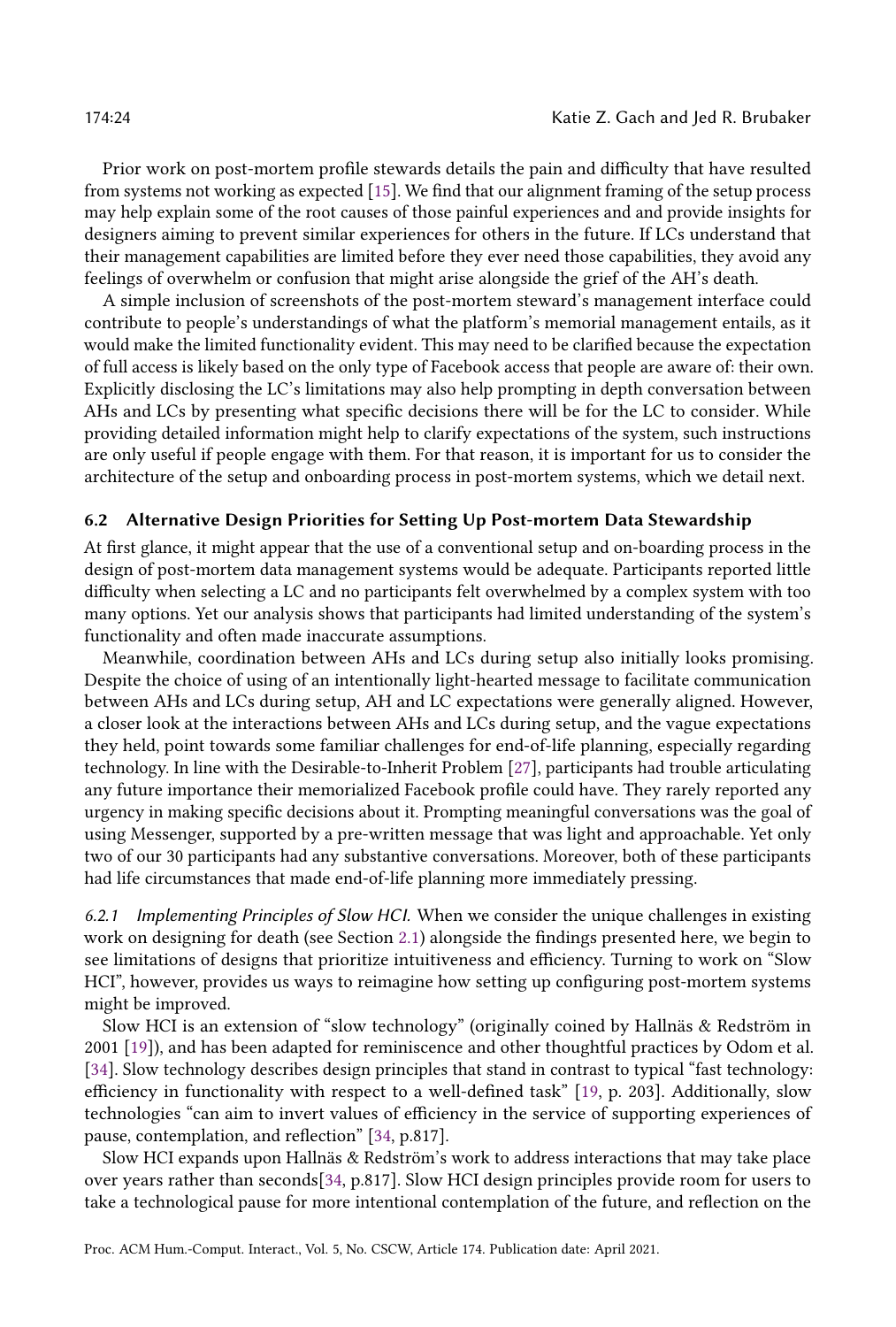past. Our findings strongly confirm Odom's research, suggesting that designers can do better to support the bereaved as they perform the hard, heavy work of coping with digital remains.

Consider the objective of promoting meaningful conversations between AH-LC pairs. Applying principles of slow HCI, one might imagine replacing the open ended chat-based approach with a structured conversation process that requires iterative back-and-forth interaction between the account holder and their chosen steward. For example, one prompt might ask each person to choose their favorite photo of the account holder. The system would then prompt the pair to compare their responses, and discuss whether the photo would be fitting as the centerpiece of a memorialized profile.

Slowing down the process of reading and responding to details of the functionality may be a feasible approach to increasing people's presence with one another and awareness of the decisions they are making with each click. Requiring iterative responses would emphasize that each decision should be made thoughtfully and communicated well. A specific choice, followed by a prompt to justify that choice, could reveal each person's motives or values for making those particular choices, in turn revealing potential misaligned expectations between the parties while limiting their discussions to choices the system actually allows.

6.2.2 Design Tensions for Thoughtful Setup. Priorities for interaction design of post-mortem management setup are conflicted between ease and efficiency, and slowness and reflection. Legacy Contact specifically had to work within users' existing expectations of a platform they use for everyday communication, but with some key differences: setup occurs in the present by a person other than the eventual user, and with long-term ramifications. As [\[3\]](#page-26-2) notes, that there is more at stake in not meeting users' expectations than failing to provide a "magical" experience. A postmortem management setup process may be one step away from sensitive HCI, as pre-planning for a hypothetical or eventual death is quite different from handling logistics in the aftermath of a death. Yet the considerations for design in advance planning for social media should be the same as those in the area of sensitive HCI, as it involves making decisions for people who will use the technology in the midst of grief. There are also legal implications to consider when rethinking profile delegation after a death. Any post-mortem data stewardship system is likely required by law or platform policy to focus on the account holder, as the account holder is the legal owner of their data. Yet the active engagement and sense of presence in a person's social media profile complicates metaphors of ownership [\[5\]](#page-27-26). The combination of high stakes and limited controls, in combination with the misalignments we describe in this study, indicate that post-mortem systems should reconsider (or at least be skeptical of) using typical setup and onboarding practices. Likewise, our work highlights a difficult tension when attempting to be considerate of sensitive issues: there is trade-off between simplicity and comprehension in post-mortem interaction design.

Design decisions around Legacy Contact seem to have centered two separate humans in two separate use cases: the account holder before death, and their legacy contact after death. That might work if the account holder is aware of their specific wishes and communicates them to a steward. In our data, this is rarely the case. Yet further focusing on the preferences of the steward is likely to not be sufficient. The lesson to be learned for post-mortem data management systems is to have both parties engage with the details and become knowledgeable about the platform-related priorities of the deceased. Alignment of understanding can be verified through detailed conversations. Our job as designers and technologists is to set up both parties to know what details they need to discuss.

The findings in this study, when viewed through the lens of Slow HCI, highlight a post-mortem design space with tensions and trade-offs to which designers must attend. While introducing friction to a system may reduce adoption, it can result in a more accurate understanding of a system.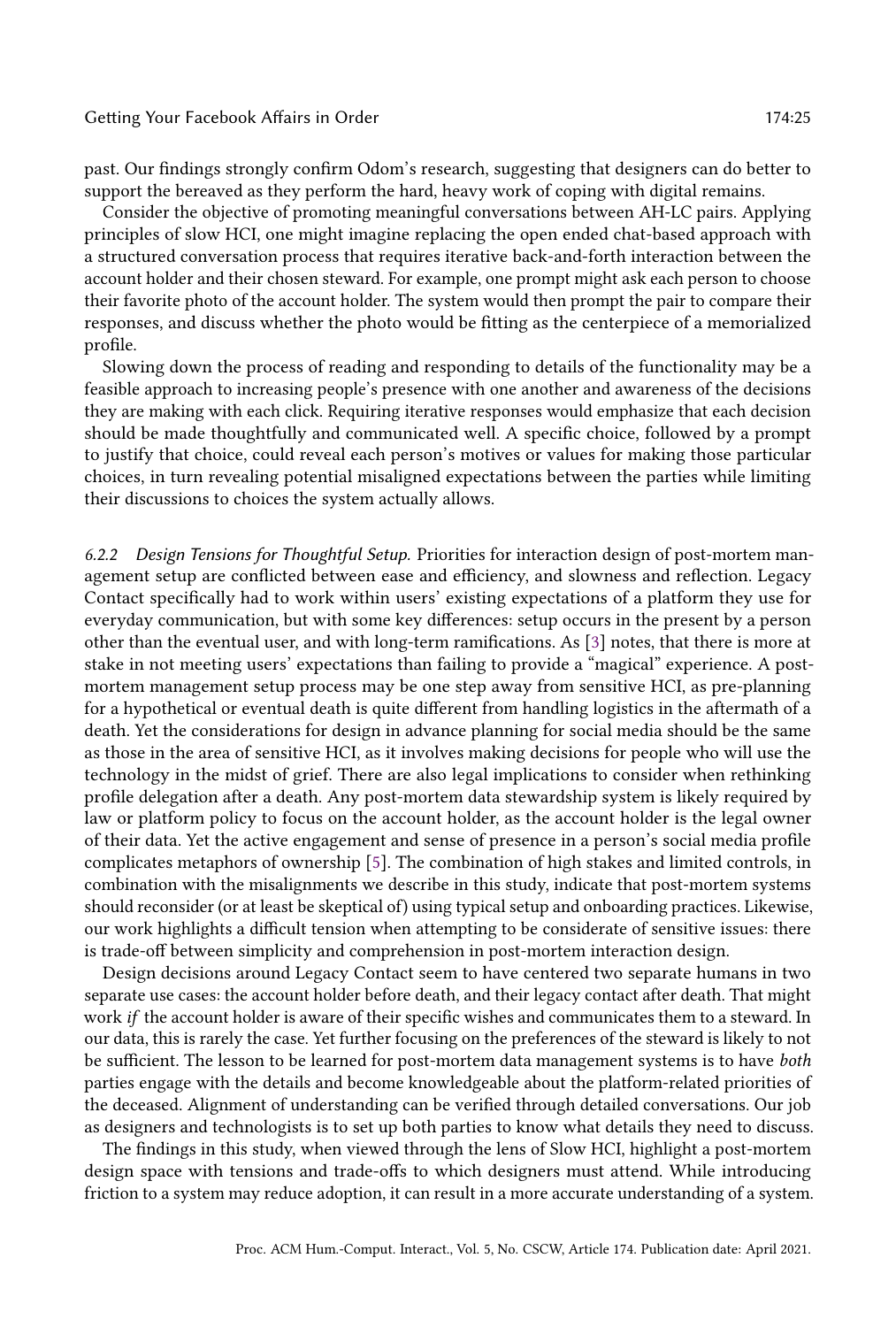We would argue that designers must strike the right balance based on the social consequences of the actions being taken and how long they will endure.

6.2.3 Post-mortem Paradox of Control. In misalignments between our participants and the system, we find a paradox of control and impact: the people who will be most affected by the system's configurations will also be the ones with no control over that system. Consider the circumstances that could emerge from the paradox of post-mortem data control: all of our participants expressed at least one expectation that was misaligned with either their counterpart or the actual system functionality. Misaligned expectations are poised to be violated in the event of the account holder's death, resulting in active legacy contacts feeling that the system does not allow them to be adequate stewards of that person's digital memorial. Furthermore, the LC will only discover the misalignment of their expectations in the wake of the AH's death. Specific needs that arise post-mortem (like informing the community of the death) may not be achievable in the way the LC thought. The direct consequences of a community not being informed are severe: people might miss the funeral, or not even be informed that the person has died. Experiencing a lack of information alongside grief will create an extremely negative experience and even affect users' overall well-being. Ensuring communications that could resolve the the paradox of control will be a key difficulty in post-mortem data management.

To address the paradox of control over post-mortem data, designers of post-mortem data management systems should consider how to expose people to examples of the system's function during the setup process. In the absence of extensive conversations between the AH and LC, or additional research, the way Legacy Contact functionality was explained during setup may be partially at fault for misunderstandings: the information focuses on what LCs can do as an LC, rather than on what they cannot. At the time of this writing, lists of LC capabilities are the only available information on Facebook's Help Center. Creating a system that specifies what the post-mortem steward's controls are and prompting conversation about those granular decisions is in line with mental health professionals' practices for death-related conversations as described in Section [2.1.](#page-2-0)

Overall, our findings indicate that setup processes for post-mortem social media account stewardship need to be different than typical onboarding that can be finished quickly. We recommend a slow, iterative, interactive, and thoughtful process that engages all relevant parties with specific options that will be available to the steward in the event of the account holder's death. One option, for example, might include a test profile that would allow both the account holder and their chosen steward to test and comment on various post-mortem management capabilities together. We recommend that post-mortem profile stewardship systems be designed with setup processes that consider the constellations of people who come together and rely on one another in both advance planning and in technological tasks post-mortem.

We have outlined some possible solutions rooted in HCI research that may encourage contemplation, reflection, and mutual recognition of details in the future systems that are so needed in our digital world. Though platform solutions to post-mortem data management may widely vary, we are confident that people taking time for contemplation will always lead to better choices.

# 6.3 Limitations and Future Work

There are several limitations to this work. Our participants were based in the US, which limits our ability to speak to other cultural contexts where end-of-life practices may be different. Additionally, our participants had selected or been selected as an LC prior to participating in our study. As such, we cannot speak to why people might find but elect not to use Legacy Contact or other digital end-of-life planning tools.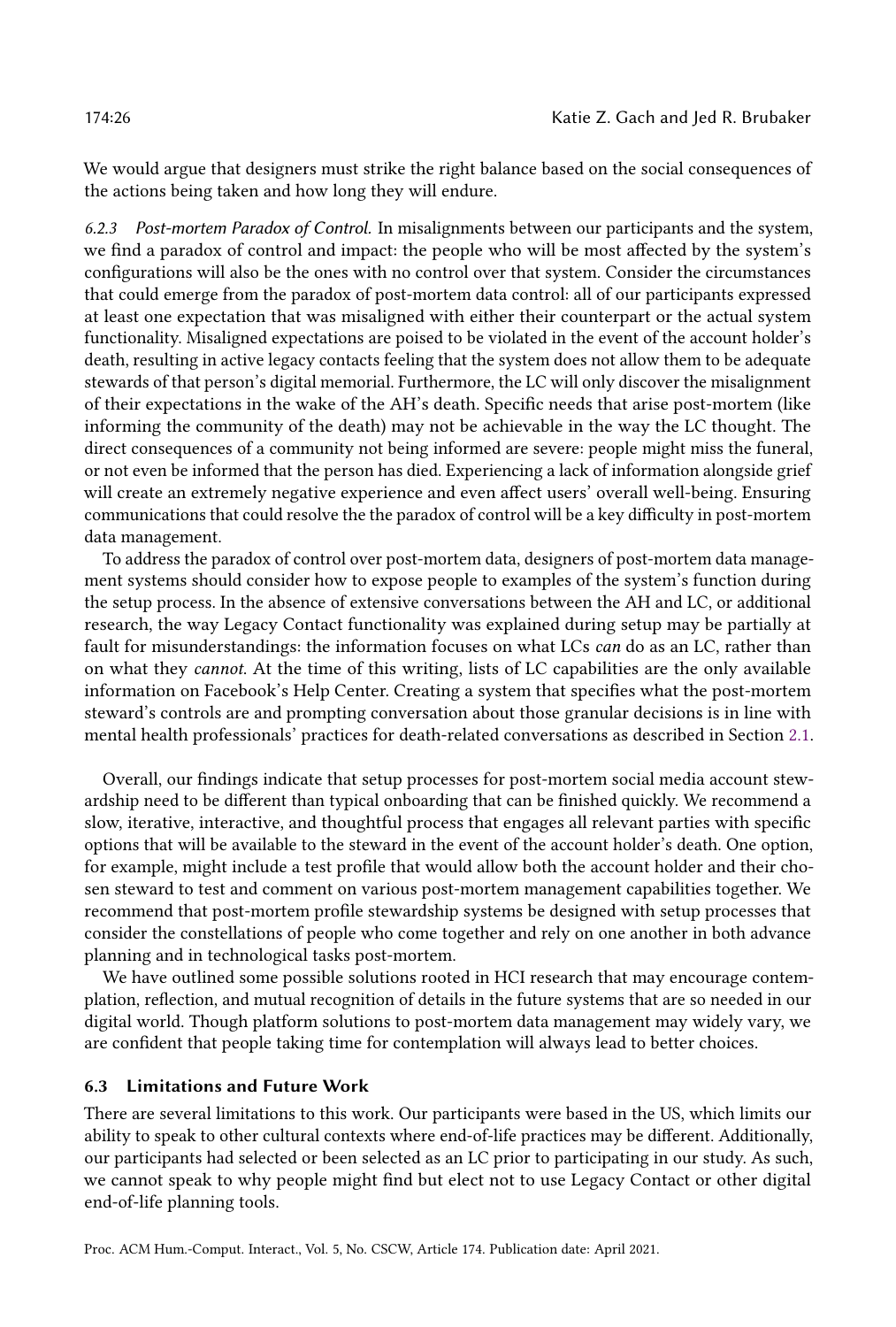There are two other limitations that are the result of methodological choices we made, but which could present interesting avenues for future work. First, our study cannot speak to what people's post-mortem preferences would be after having a conversation with their loved one. While we intentionally interviewed participants separately in order to mimic the interaction design of the system, we imagine it could be beneficial to extend the work we present here with a study where participants were brought together afterward to discuss preferences and misalignments in order to identify how these discussions shape preferences on both sides.

Second, while we studied a post-mortem system, our data only focuses on pre-mortem activities. As such, we can only speculate on how pre-mortem choices will result in a particular person's post-mortem experience. While methodologically involved, we believe that research linking premortem choices to post-mortem outcomes (e.g., by following up with participants over time) would be extremely productive.

# 7 CONCLUSION

As the most widely-used social media platform in the world, Facebook has become a key way that over 2 billion people connect with one another, in life and after death. Legacy Contact is an important and illustrative first step in enabling people who use social media to care for the bereaved, especially when something like a mundane photo album becomes a site of sacred remembrance. The people we talked with were able to choose (or be chosen by) a close, trusted person to care for their post-mortem profile, and all of them felt confident in their communications with that person. However, most participants had mutually formed incorrect expectations about what management capabilities the legacy contact would actually have, and thus were set up for failure if the account holder does die. Misaligned expectations indicate a broken setup process. In order for people who set up post-mortem data management systems to form and communicate expectations that will successfully enable their chosen person to care for their profile and their loved ones, the setup process may need to confront American cultural reluctance to discuss death, and emphasize the ways that a post-mortem steward's access may be different from normal account access. We suggest that the design of post-mortem management setup processes for social media accounts should implement slow HCI's principles of presence by requiring both account holder and steward to take iterative actions in the process together. In setting up post-mortem managers with accurate expectations, people who do steward a loved one's account will feel more capable to achieve their most important goal: honoring the deceased's wishes by loving who they loved.

#### ACKNOWLEDGMENTS

The authors would like to thank our participants. We also thank Vanessa Callison-Burch and the Memorialization team at Facebook, Inc.; the Identity Lab, HCC, and ATLAS communities at CU Boulder; Dr. Estelle Smith; Alison Klem Creagar, LMSW; Margaret Knapp, HBIC; and Kyle Gach.

#### REFERENCES

- <span id="page-26-3"></span>[1] Anna N. Baglione, Maxine M. Girard, Meagan Price, James Clawson, and Patrick C. Shih. 2018. Modern Bereavement. In Proceedings of the 2018 CHI Conference on Human Factors in Computing Systems - CHI '18. ACM Press, New York, New York, USA, 1–12. <https://doi.org/10.1145/3173574.3173990>
- <span id="page-26-1"></span>[2] BBC News. 2018. Facebook ruling: German court grants parents rights to dead daughter's account. [https://www.bbc.](https://www.bbc.com/news/world-europe-44804599) [com/news/world-europe-44804599](https://www.bbc.com/news/world-europe-44804599)
- <span id="page-26-2"></span>[3] Jed R. Brubaker and Vanessa Callison-Burch. 2016. Legacy Contact: Designing and Implementing Post-mortem Stewardship at Facebook. In CHI 2016. San Jose, CA.
- <span id="page-26-0"></span>[4] Jed R. Brubaker, Lynn S. Dombrowski, Anita M. Gilbert, Nafiri Kusumakaulika, and Gillian R. Hayes. 2014. Stewarding a legacy: responsibilities and relationships in the management of post-mortem data. Proceedings of the 32nd annual ACM conference on Human factors in computing systems - CHI '14 (2014), 4157–4166. <https://doi.org/10.1145/2556288.2557059>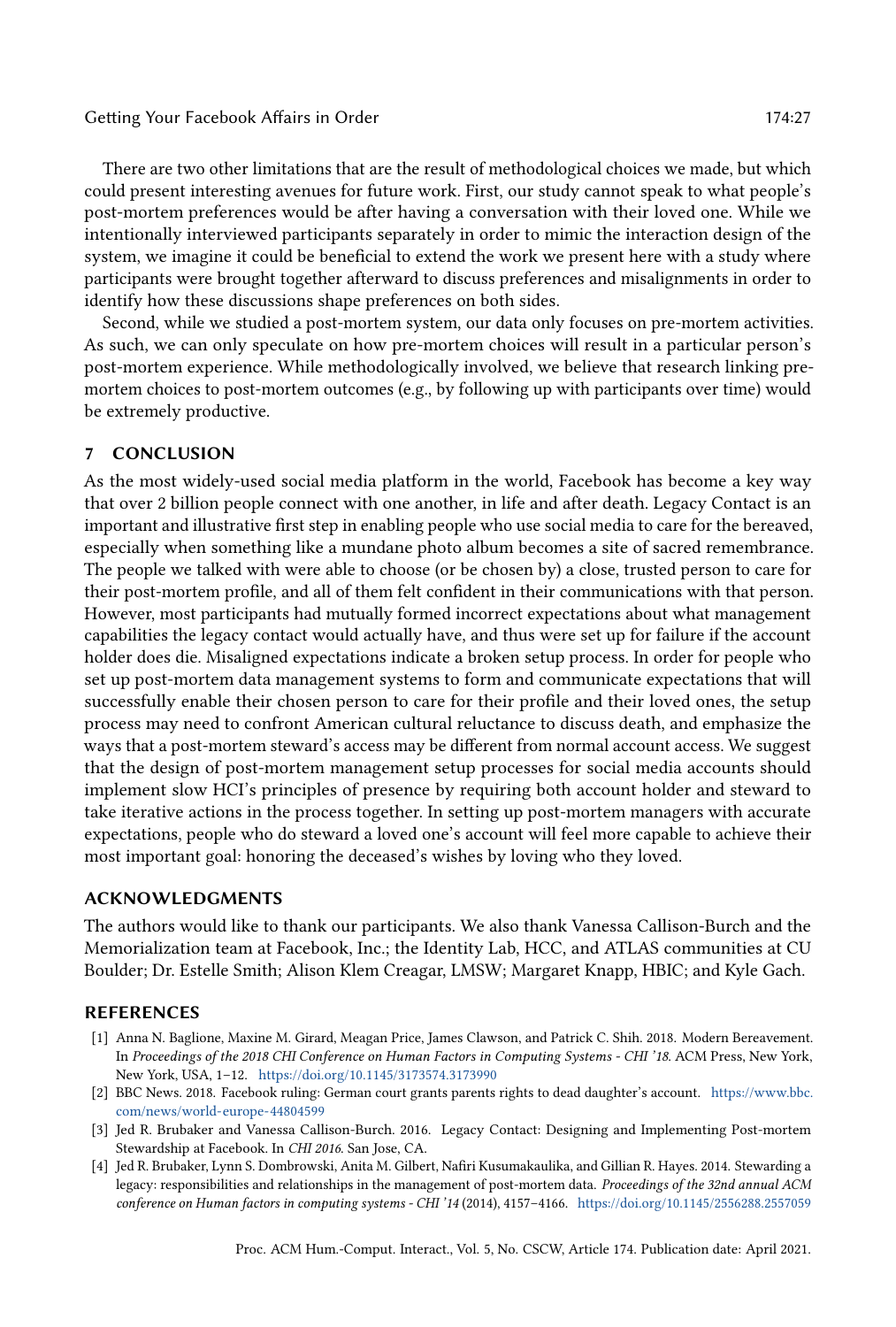#### 174:28 Katie Z. Gach and Jed R. Brubaker

- <span id="page-27-26"></span>[5] Jed R. Brubaker and Casey Fiesler. 2016. Understanding Human-Data Relationships: Data as Personhood. Presented at the Workshop on Human Centered Data Science at CSCW 2016 (2016). [https://cscw2016hcds.files.wordpress.com/2015/](https://cscw2016hcds.files.wordpress.com/2015/10/brubaker_hcds2016.pdf) [10/brubaker\\_hcds2016.pdf](https://cscw2016hcds.files.wordpress.com/2015/10/brubaker_hcds2016.pdf)
- <span id="page-27-13"></span>[6] Jed R. Brubaker and Gillian R. Hayes. 2011. "We will never forget you [ online ]": An Empirical Investigation of Post-mortem MySpace Comments. In Proceedings of the ACM 2011 conference on Computer supported cooperative work. 123–132. <https://doi.org/10.1145/1958824.1958843>
- <span id="page-27-7"></span>[7] Jed R. Brubaker, Gillian R Hayes, and Paul Dourish. 2013. Beyond the Grave: Facebook as a Site for the Expansion of Death and Mourning. The Information Society 29, 3 (2013), 152–163. <https://doi.org/10.1080/01972243.2013.777300>
- <span id="page-27-18"></span>[8] Brian Carroll and Katie Landry. 2010. Logging On and Letting Out: Using Online Social Networks to Grieve and to Mourn. Bulletin of Science, Technology & Society 30 (2010), 341–349. <https://doi.org/10.1177/0270467610380006>
- <span id="page-27-19"></span>[9] Marina Cascaes Cardoso. 2017. The Onboarding Effect. In Proceedings of the 2017 CHI Conference Extended Abstracts on Human Factors in Computing Systems - CHI EA '17. ACM Press, New York, New York, USA, 263–267. [https:](https://doi.org/10.1145/3027063.3027128) [//doi.org/10.1145/3027063.3027128](https://doi.org/10.1145/3027063.3027128)
- <span id="page-27-22"></span>[10] Kathy Charmaz. 2006. Constructing Grounded Theory: A Practical Guide Through Qualitative Analysis. SAGE Publications, Inc., London.
- <span id="page-27-4"></span>[11] Linda Emanuel. [n. d.]. How living wills can help doctors and patients talk about dying. British Medical Journal 320 ([n. d.]), 1618–1619. <https://www.bmj.com/content/bmj/320/7250/1618.full.pdf>
- <span id="page-27-1"></span>[12] Facebook. 2019. What is a legacy contact and what can they do with my Facebook account? [https://www.facebook.](https://www.facebook.com/help/1568013990080948) [com/help/1568013990080948](https://www.facebook.com/help/1568013990080948)
- <span id="page-27-5"></span>[13] Fidelity Investments. 2020. Tips for Estate Planning Conversations.
- <span id="page-27-12"></span>[14] Casey Fiesler and Jed R. Brubaker. 2016. Understanding Human-Data Relationships: Data as Property. Presented at the Workshop on Human Centered Data Science at CSCW 2016 (2016). [https://cscw2016hcds.files.wordpress.com/2015/10/](https://cscw2016hcds.files.wordpress.com/2015/10/fiesler_hcds2016.pdf) [fiesler\\_hcds2016.pdf](https://cscw2016hcds.files.wordpress.com/2015/10/fiesler_hcds2016.pdf)
- <span id="page-27-2"></span>[15] Katie Z. Gach and Jed R. Brubaker. 2020. Experiences of Trust in Postmortem Profile Management. ACM Transactions on Social Computing 3, 1 (2 2020), 1–26. <https://doi.org/10.1145/3365525>
- <span id="page-27-11"></span>[16] Katie Z Gach, Casey Fiesler, and Jed R. Brubaker. 2017. "Control your emotions , Potter:" An Analysis of Grief Policing on Facebook in Response to Celebrity Death. ACM Trans. Web 1, 13 (2017). <https://doi.org/10.1145/3134682>
- <span id="page-27-0"></span>[17] Google Inc. 2016. About Inactive Account Manager. <https://support.google.com/accounts/answer/3036546?hl=en>
- <span id="page-27-14"></span>[18] Rebecca Gulotta, Aisling Kelliher, and Jodi Forlizzi. 2017. Digital systems and the experience of legacy. In DIS 2017 - Proceedings of the 2017 ACM Conference on Designing Interactive Systems. <https://doi.org/10.1145/3064663.3064731>
- <span id="page-27-25"></span>[19] Lars Hallnäs and Johan Redström. 2001. Slow technology - Designing for reflection. Personal and Ubiquitous Computing (2001). <https://doi.org/10.1007/PL00000019>
- <span id="page-27-10"></span>[20] Daniel Herron, Nazanin Andalibi, Oliver Haimson, Wendy Moncur, and Elise Van Den Hoven. 2016. HCI and sensitive life experiences. In ACM International Conference Proceeding Series. <https://doi.org/10.1145/2971485.2987673>
- <span id="page-27-3"></span>[21] Tim Hewson. 2016. Are there even fewer Americans without Wills? [https://www.uslegalwills.com/blog/](https://www.uslegalwills.com/blog/americans-without-wills/) [americans-without-wills/](https://www.uslegalwills.com/blog/americans-without-wills/)
- <span id="page-27-24"></span>[22] Elaine Kasket. 2012. Continuing bonds in the age of social networking: Facebook as a modern-day medium. Bereavement Care (2012). <https://doi.org/10.1080/02682621.2012.710493>
- <span id="page-27-17"></span>[23] Dennis Klass, Phyllis R Silverman, and Steven L Nickman. 1996. Continuing bonds: New understandings of grief.
- <span id="page-27-20"></span>[24] Steve Krug. 2006. Don't Make Me Think: A Common Sense Approach to Web Usability. [https://doi.org/10.1098/rspb.](https://doi.org/10.1098/rspb.2009.1614) [2009.1614](https://doi.org/10.1098/rspb.2009.1614)
- <span id="page-27-16"></span>[25] Elisabeth Kübler-Ross. 1969. On death and dying.
- <span id="page-27-15"></span>[26] Kyleigh Leddy. 2019. Years Ago, My Sister Vanished. I See Her Whenever I Want. The New York Times (5 2019).
- <span id="page-27-9"></span>[27] Michael Massimi and Ronald M. Baecker. 2010. A Death in the Family: Opportunities for Designing Technologies for the Bereaved. Proceedings of the 28th international conference on Human factors in computing systems (2010), 1821–1830. <https://doi.org/10.1145/1753326.1753600>
- <span id="page-27-8"></span>[28] Rachel E. Menzies and Ross G. Menzies. 2020. Death anxiety in the time of COVID-19: Theoretical explanations and clinical implications. Cognitive Behaviour Therapist (2020). <https://doi.org/10.1017/S1754470X20000215>
- <span id="page-27-6"></span>[29] Wendy Moncur, Jan Bikker, Elaine Kasket, and John Troyer. 2012. From death to final disposition. In Proceedings of the 2012 ACM annual conference on Human Factors in Computing Systems - CHI '12. ACM Press, New York, New York, USA, 531. <https://doi.org/10.1145/2207676.2207750>
- <span id="page-27-23"></span>[30] Joji Mori, Martin Gibbs, Michael Arnold, Bjorn Nansen, and Tamara Kohn. 2012. Design considerations for after death. In Proceedings of the 24th Australian Computer-Human Interaction Conference on - OzCHI '12. 395-404. [https:](https://doi.org/10.1145/2414536.2414599) [//doi.org/10.1145/2414536.2414599](https://doi.org/10.1145/2414536.2414599)
- <span id="page-27-21"></span>[31] Guillaume Nadon, Marcus Feilberg, Mathias Johansen, and Irina Shklovski. 2018. In the User We Trust. In Proceedings of the 9th International Conference on Social Media and Society - SMSociety '18. ACM Press, New York, New York, USA, 138–149. <https://doi.org/10.1145/3217804.3217906>

Proc. ACM Hum.-Comput. Interact., Vol. 5, No. CSCW, Article 174. Publication date: April 2021.